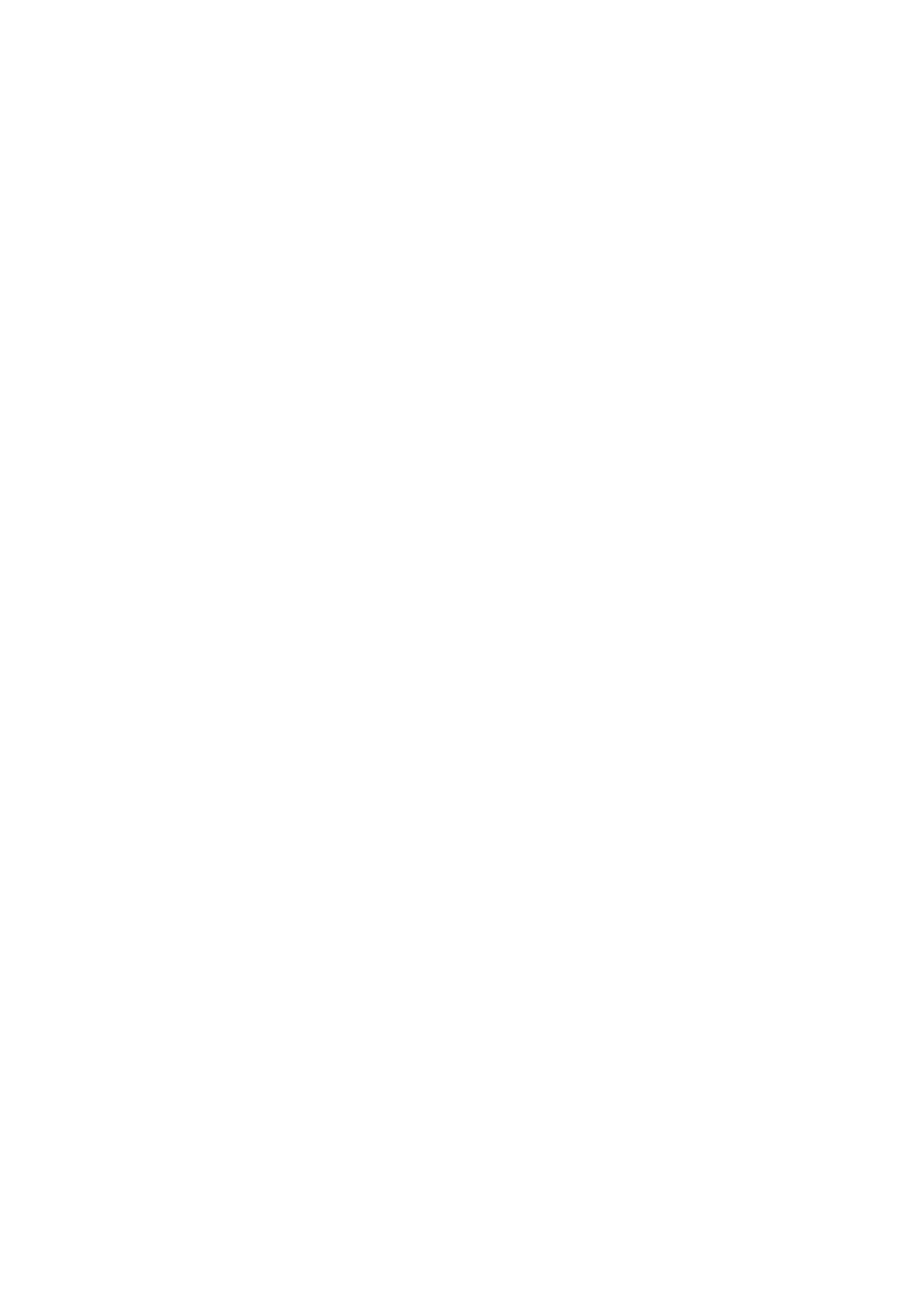

# **CHILD F1 SERIOUS CASE REVIEW**

This report has been commissioned and prepared on behalf of Manchester Safeguarding Children Board and is available for publication on the 15<sup>th</sup> May 2018

Ratified: February 2018

Independent Reviewers: Jane Wiffin and Anne Morgan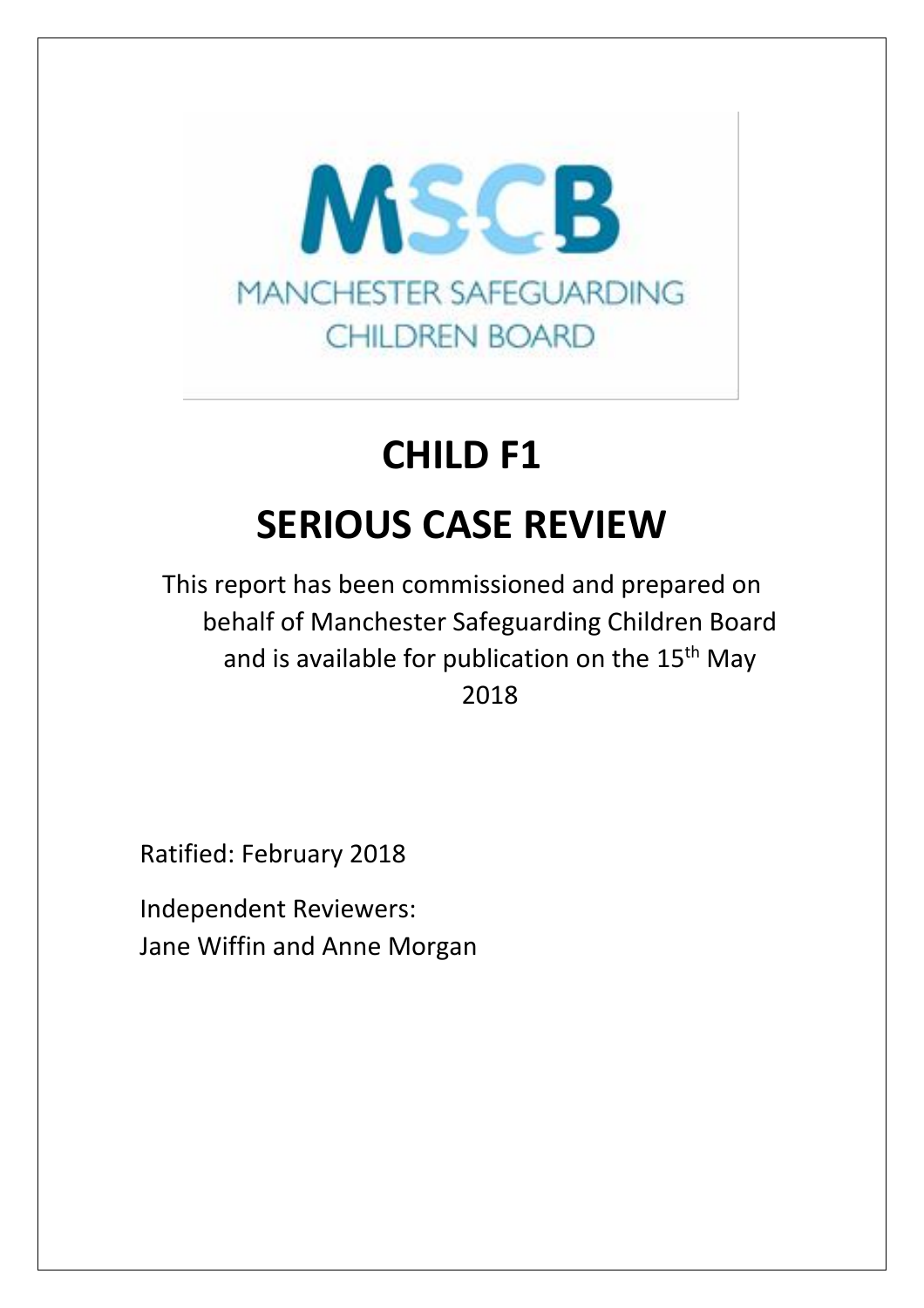## Contents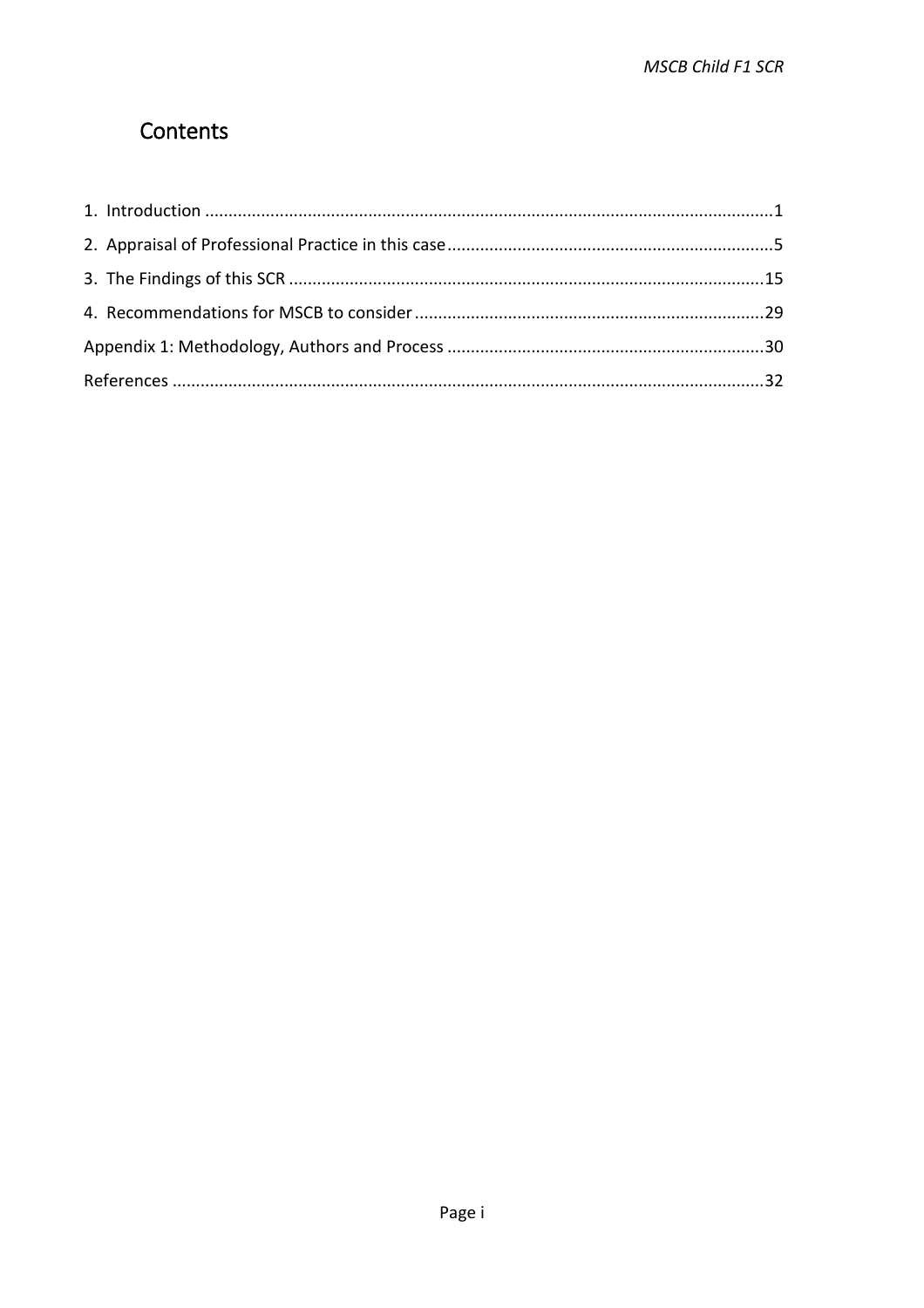## <span id="page-4-0"></span>1. Introduction

## **Why this case is being reviewed**

- 1.1 Manchester Safeguarding Children Board (MSCB) commissioned this Serious Case Review (SCR) as a result of the death of Child F1 at age 13. Child F1 died from a heart condition that was exacerbated by their morbid obesity. F1 had been obese for many years prior to the period under review. The summary of the multi-disciplinary team meeting held after F1's death at the Royal Manchester Children's Hospital, organised by the Named Doctor for Safeguarding Children for Central Manchester Foundation Trust (CMFT) and attended by four doctors including the Consultant Cardiologist, states "*Undoubtedly morbid obesity has at least contributed to the worsening of the cardiomyopathy (for Child F1) and may also be contributory in its causation*." It also states "*F1's morbid obesity is a contraindication to a heart transplant*."
- 1.2 The Review started in September 2015 and at this time criminal inquiries were also initiated. In some circumstances it is possible to run criminal inquiries alongside the SCR process, but in this case, MSCB made a decision to halt the SCR whilst inquiries were undertaken. The criminal inquiries were extensive, but ended with no action being taken and the SCR restarted in June 2017.

#### **Background and Summary of the case**

- 1.3 This review has focussed primarily on professional practice covering a period of nearly two years, from July 2013, when Child F1 was aged twelve years old until their death aged thirteen years old in April 2015. This section provides information that is known about the family background and a brief summary of the history of professional involvement before the time under review.
- 1.4 Child F1's mother came from Eastern Europe as a refugee, with one child and settled in the UK prior to Child F1's birth. Child F1 is the second of four children and the only sibling of their gender. Little is known about Child F1's mother and sibling F1's life prior to their entry to the UK, but the family moved several times before settling in the Manchester area. By 2010 Child F1's father was no longer living with the family. The family were known to housing services following domestic abuse in 2009 and were in homeless accommodation for a time, but subsequently moved to permanent, privately rented accommodation.
- 1.5 Child F1 was born with mild talipes<sup>1</sup> and had some input from physiotherapy services in the area they were born in, although they were not taken to all of their appointments. At the age of three years old Child F1's weight was 30.25 kg, height 104 cm and BMI above the

-

 $1$  Talipes is a condition where feet turn inwards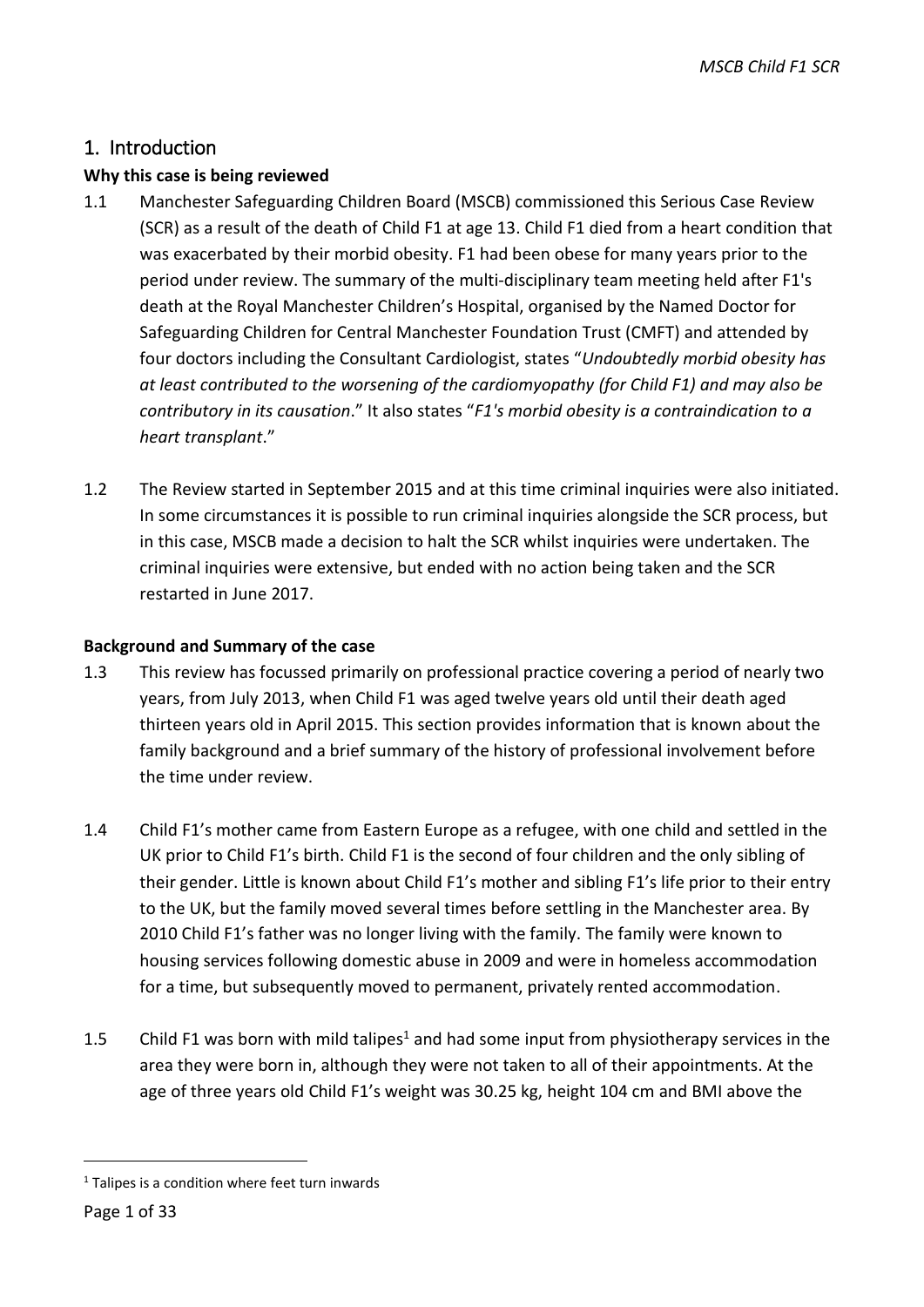99.6<sup>th</sup> centile; F1 was morbidly obese<sup>2</sup>. The health visitor discussed F1's weight with their mother and dietary advice was provided. It is clear from F1's centile chart that this did not result in a reduction in Child F1's weight and they would remain morbidly obese for the next 10 years.

- 1.6 The family moved to Manchester where the allocated health visitor referred Child F1 to the community paediatrician for obesity, tooth decay, and management of their talipes. F1 was offered a number of appointments between 2005 and 2010, when they were between the ages of 3 and 8; however F1 was not brought to many of them.
- 1.7 In 2008, when Child F1 was 6 years old, the school nurse commenced a CAF<sup>3</sup>, they were concerned about F1's weight (morbidly obese) and as part of the plan a referral was made to MEND<sup>4</sup> (F1 attended only 2 of the 18 sessions offered). Support was also offered in relation to Child F1's talipes, encouragement to Child F1's mother to allow F1 to participate in physical exercise and help with the family's housing situation. Child F1's mother was pregnant during this period and the CAF appears to have been closed some time towards the end of her pregnancy. At the time of closure Child F1 was continuing to be followed up by the orthopaedic consultant, was participating in sporting activities (the health visitor had clarified with the orthopaedic consultant that Child F1 should be encouraged to complete exercise they were comfortable with) and there was agreement for Child F1 to restart the MEND programme in April 2009 following the baby's birth.
- 1.8 There was no engagement with MEND following the birth of F1's sibling and no reassessment of Child F1's needs. In 2010, when Child F1 was aged 10 they were referred to a paediatrician following a multi-agency meeting in school because of continued concerns regarding F1's obesity and because their mother had not brought them to appointments. This did not lead to a plan of action, as would be expected, given how long Child F1 had been obese, and how few services they were supported to attend.
- 1.9 In the period immediately before the start of the review period, Child F1's mother was deregistered by the family's GP due to her aggression when her requests for treatment for

-

<sup>&</sup>lt;sup>2</sup> The BMI is measured by dividing a child's weight (kilograms) by their height (metres). Children's BMI falls into one of four categories:

**<sup>1.</sup> underweight:** BMI below the 5th percentile of the childhood population

**<sup>2.</sup> normal weight:** BMI at the 5th and less than the 85th percentile of the childhood population

**<sup>3.</sup> overweight:** BMI at the 85th and below 95th percentiles of the childhood population

**<sup>4.</sup> obese:** BMI at or above 95th percentile of the childhood population

<sup>&</sup>lt;sup>3</sup> CAF; Common Assessment Framework now called Early Help Framework in Manchester

<sup>&</sup>lt;sup>4</sup> MEND is a multi-component interventions programme used as first line treatment for obesity by specialist weight management services. It was commissioned by MCC at this time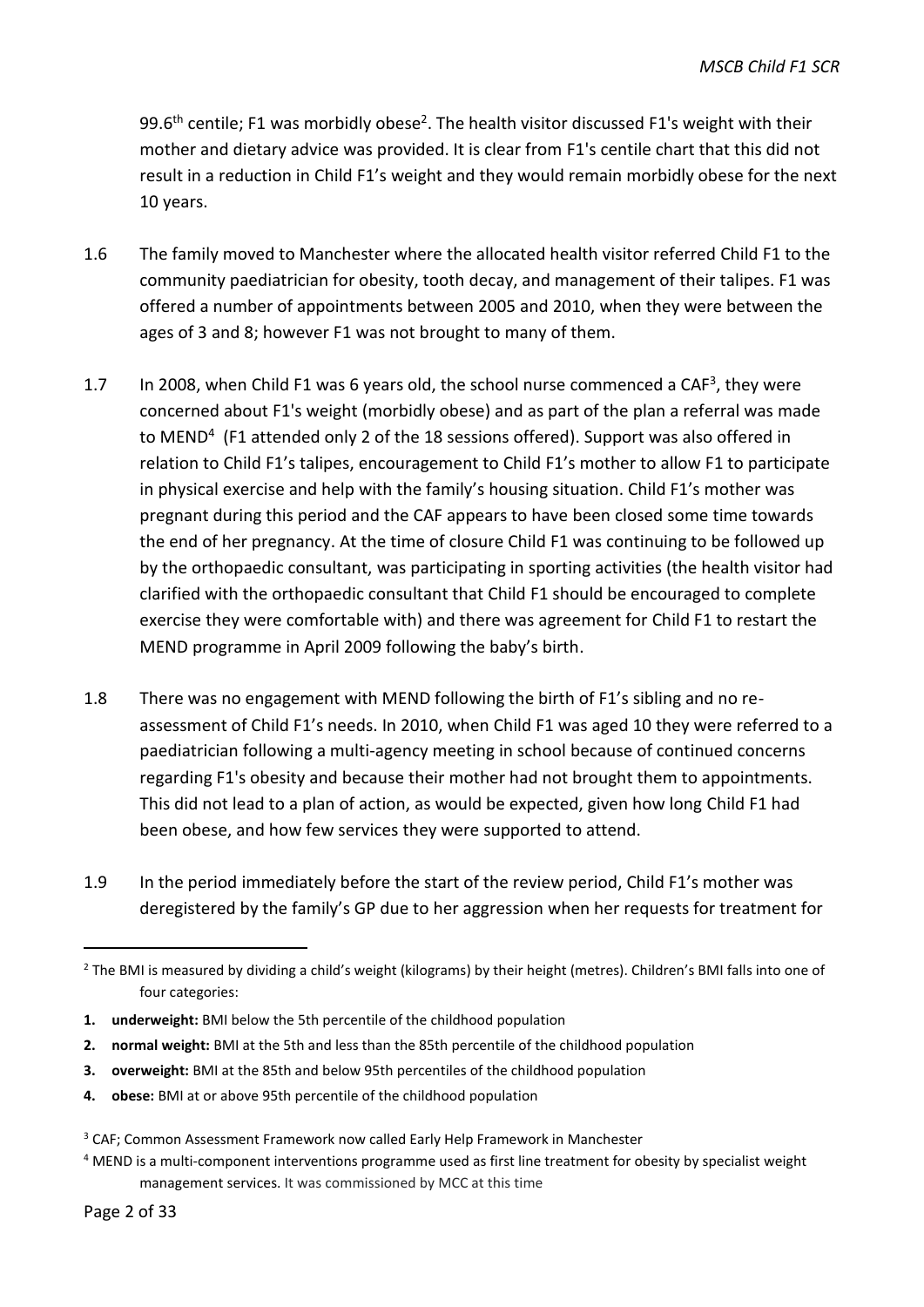her children were refused as not being in their best interest. Child F1's mother had a number of health problems of her own for which she did not always attend appointments or take medical advice.

- 1.10 The review period starts in July 2013 when Child F1 was in the first year of secondary school. F1 was a popular student with staff and pupils, doing well academically; but there were concerns about their attendance, which F1's mother said was due to health problems. These concerns were discussed regularly with mother.
- 1.11 In July 2013 mother took Child F1 to the GP because of concerns regarding sleep problems, which was subsequently found to be sleep apnoea caused by F1's obesity and enlarged tonsils. This led to a referral for a tonsillectomy, which occurred in April 2014 and a referral to the Family Weight Management Service (FWMS) to address F1's obesity. The FWMS worked with Child F1 and their family for a period of nine months, and although F1 lost a small amount of weight, this was not maintained; mother did not engage with the advice provided and disengaged with the service in August 2014.
- 1.12 In June 2014 mother took Child F1 to the GP with concerns about F1's experience of chest pains and dizziness, and expressed anxiety about a family history of heart disease. An appointment was made with a paediatrician for eight weeks later, but mother reported she did not receive the letter. A further appointment was made for September 2014 to which mother did not bring Child F1 (aged 12). The GP had further contact with Child F1 in December 2014 when F1 complained of health problems which they thought were due to their obesity. A further appointment was made to explore these issues, to which Child F1 was not brought. The GP made no further referral to the paediatrician because of previous non-attendance.
- 1.13 In October 2014 the school nurse and PE teacher started a Change for Life group at the school and encouraged Child F1 to attend. F1 attended until January 2015. During this time the school nurse became increasingly concerned about F1 and following discussion with the nutritionist the school nurse contacted F1's mother and a CAF meeting was arranged for the 3<sup>rd</sup> February. This was cancelled because mother said she could not attend. A further meeting was arranged but postponed because of Child F1's hospitalisation.
- 1.14 In February 2015 Child F1 was admitted to hospital with possible cardiomyopathy, a blood clot and obesity. F1 had continued to gain weight. F1 was discharged home with a plan of care, but readmitted almost immediately to Paediatric Intensive Care (PICU) and was found to be extremely unwell. Treatment options were complex, and although a heart transplant was considered it was ruled out because of F1's obesity and deteriorating heart condition. This meant F1's condition was critical and they were terminally ill. An end of life care plan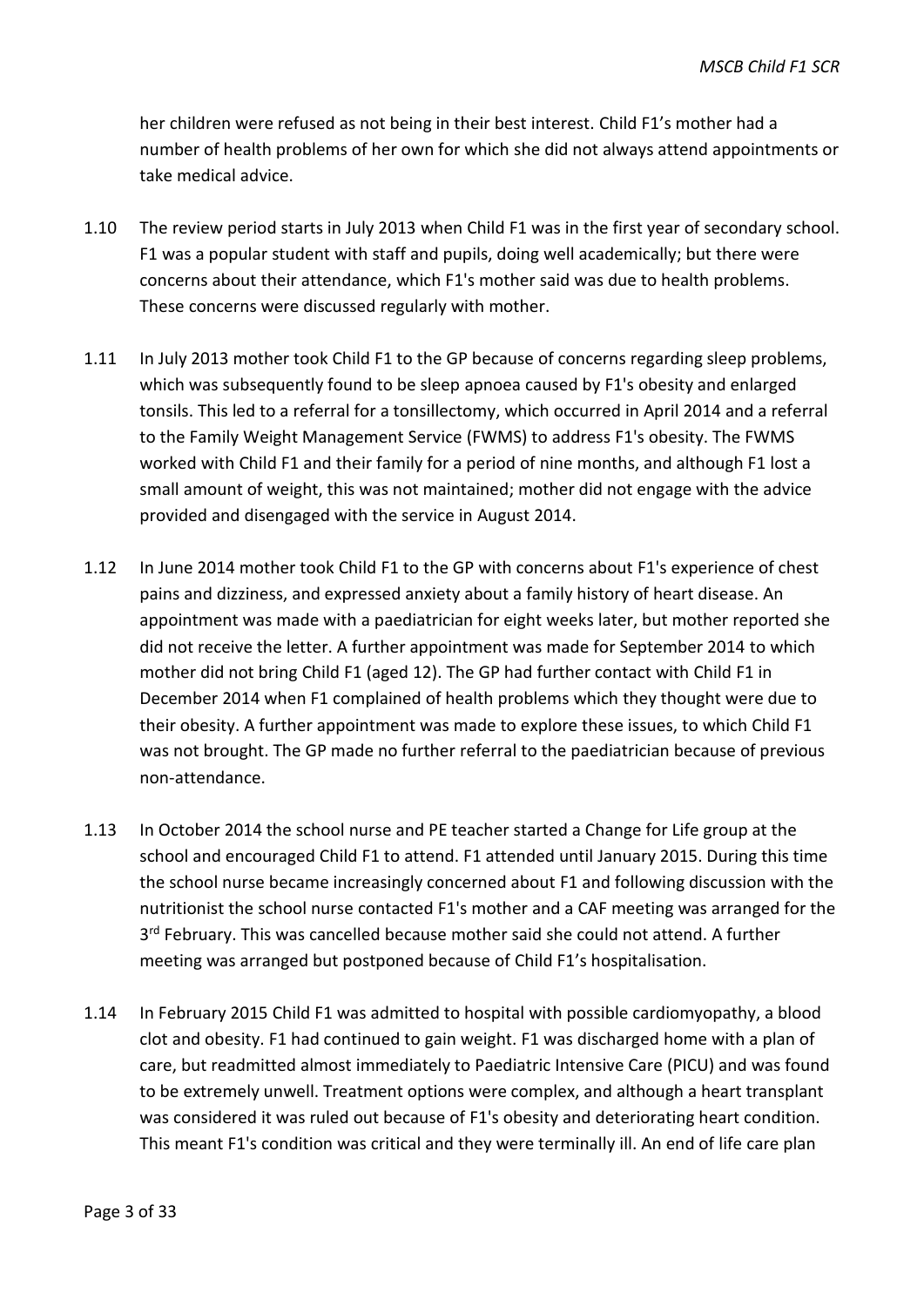was put in place, with full consultation with Child F1 and this was handled thoughtfully and sensitively by the ward staff.

- 1.15 During the hospital admission there were concerns regarding mother's behaviour and attitude, she brought inappropriate food into the unit, was seen to be hostile and aggressive and there was evidence of emotional abuse to child F1. A multi-agency meeting was held – the first one – and a referral made to Children's Social Care. It was agreed that assessments of the siblings would take place after child F1's death and these assessments led to the siblings being subject to child protection plans.
- 1.16 Child F1 died four weeks after admittance to PICU from a heart condition that was exacerbated by their morbid obesity.

#### **Summary of the Review Methodology**

- 1.17 The expectations of a Serious Case Review as contained in Working Together 2015*<sup>i</sup>* is that they are conducted using a systems approach, but no specific methodology is prescribed. This review has been undertaken using the Learning Together systems model developed by the Social Care Institute for Excellence and more details about this can be found at [www.scie.org.uk/publications/guides/guide24.](http://www.scie.org.uk/publications/guides/guide24/index.asp) SCIE provided quality assurance supervision at key points in the data analysis process and at the end when the final report was in draft form.
- 1.18 Information is provided in Appendix 1 about the methodology, the authors and the process of this review.

| <b>Family member</b>   | <b>Relationship to Subject</b>  | <b>Ethnicity</b>      |
|------------------------|---------------------------------|-----------------------|
| Sibling F1             | Sibling to Child F1             | Eastern European      |
| Child F1               | Subject                         | Eastern European      |
| Sibling F <sub>2</sub> | Sibling to Child F1             | Eastern European      |
| Sibling F3             | Half-sibling to Child F1        | <b>Mixed Heritage</b> |
| Mother F1              | Mother to Child F1 and siblings | Eastern European      |
| Father F1              | Father to Child F1              | Eastern European      |
| Father F3              | Father to half-sibling F3       | Iranian               |

#### **Family Composition**

#### **Family Involvement**

1.19 Child F1's mother was made aware of the review by MSCB and invited to meet with the independent reviewers. She did not feel able to do so and therefore her views and the views of Child F1's family were not able to be incorporated into this review.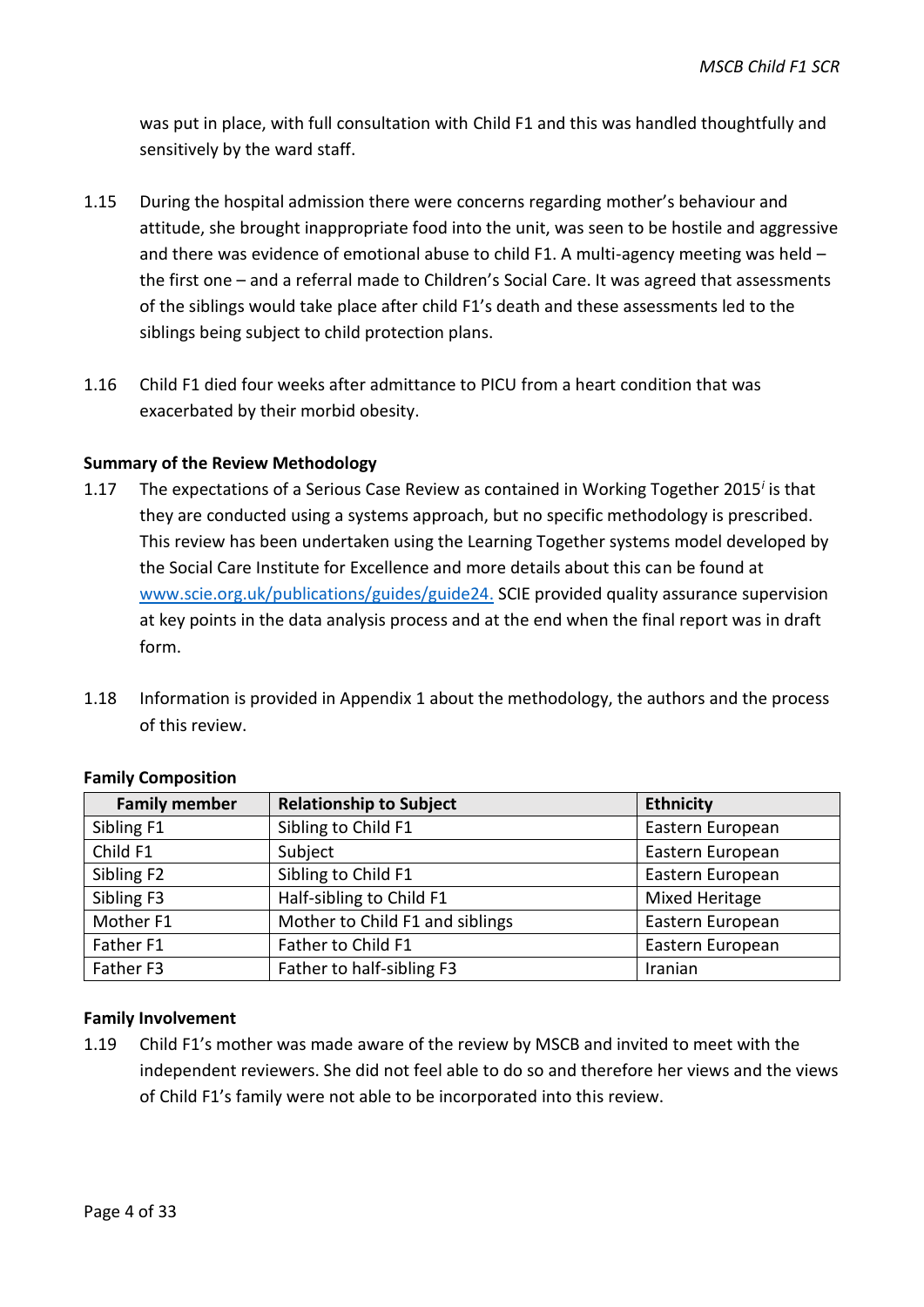## <span id="page-8-0"></span>2. Appraisal of Professional Practice in this case

2.1 This section provides a summary chronology and appraisal of practice. This sets out the view of the Review Team and Case group about how effective the professional response was to this family, in the time under review. Where possible, it provides explanations for the practice seen and indicates where these issues will be discussed more fully in the detailed findings. Section 3 then discusses in detail the priority findings that have emerged from this Serious Case Review (SCR).

#### **Appraisal of Practice**

- 2.2 At the heart of this SCR is evidence of professional uncertainty and hesitancy about addressing childhood obesity and considering it as a possible indicator of abuse and neglect. There were indications here of professional paralysis in the face of a serious issue which had the capacity to impact negatively on many aspects of a child's development. For this reason, much of the learning, or findings relate to the understanding and management of childhood obesity in a holistic way. The review highlights that childhood obesity impacts negatively in the short and long term and is a concern which requires serious thought, assessment, analysis and action and professionals need to be equipped to provide an appropriate response.
- 2.3 At the start of the review period Child F1 (aged 12 years old) remained morbidly obese and sibling F3 (aged 4 years old) was also obese; this was already a chronic problem which no professional or agency had been able to effectively help to address. Over the next 21 months Child F1 was seen by a number of health professionals with evidence that their morbid obesity was causing them problems. There were also some worries about F1 at secondary school (despite their sunny and friendly disposition). Although professionals were concerned, limited action was taken and the lack of success was not acknowledged. Professionals worked in isolation from each other, information was not always shared, and meetings were not held; and no holistic assessment undertaken. The complexity of the situation was not recognised and the longer the lack of serious action continued, the harder it was for professionals to consider or name this as a case of childhood neglect. **See Finding 1.**
- 2.4 Child F1 was liked at school by staff and pupils and they had many friends. Apart from this information, very little was known about what Child F1 thought about their circumstances. With the exception of expressing a desire for change at times and acknowledging how difficult they found it to address their obesity day to day, almost nothing is recorded about F1's views and there is no professional analysis of what the likely impact would be of their current circumstances, both in the present and in the future. This "invisibility" is discussed further in **Finding 5** which addresses professionals understanding of, and response to, children's help-seeking behaviour.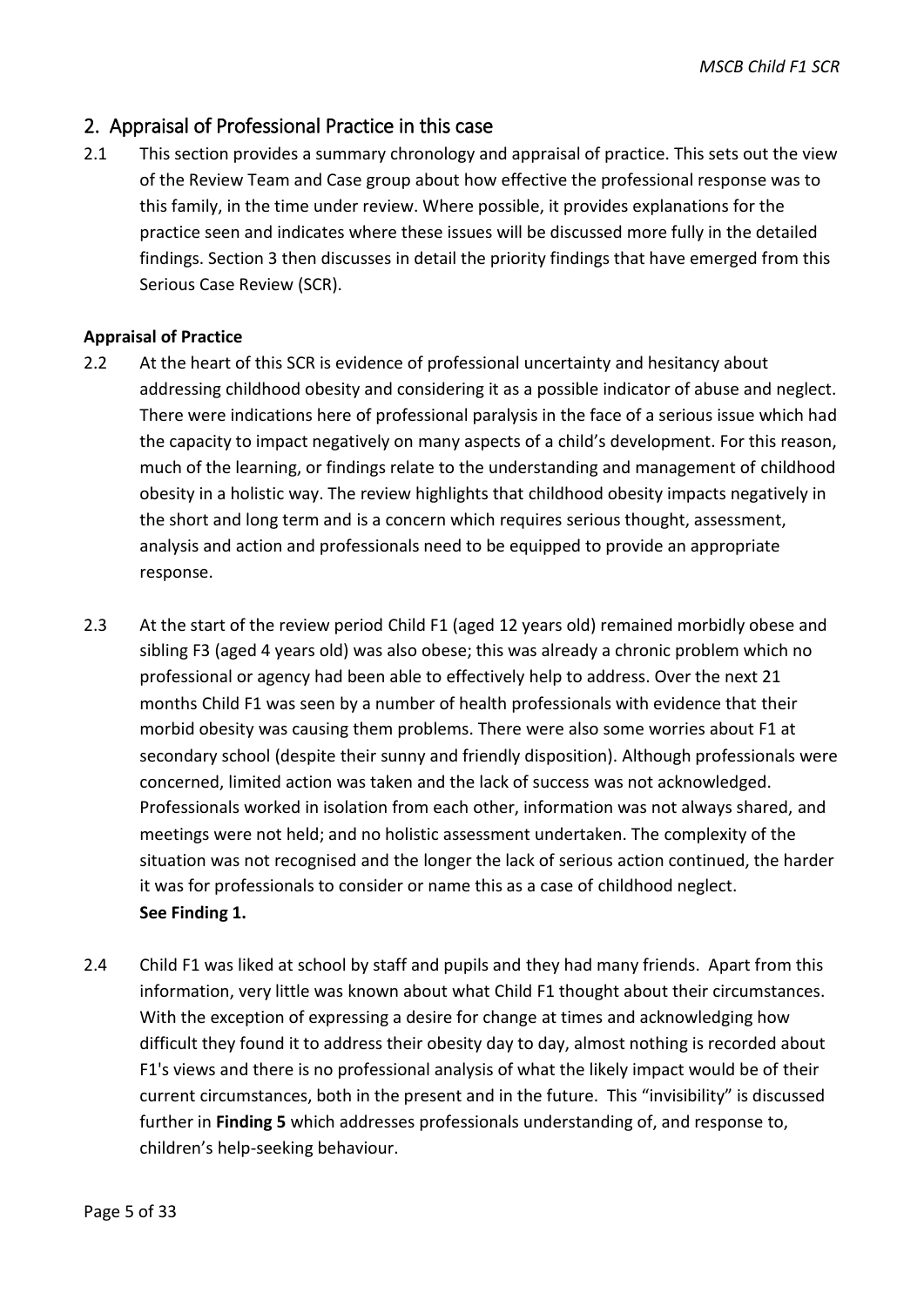- 2.5 There was also a clearly documented history of mother's poor engagement with health services for herself and for her children, particularly Child F1 who was not taken too many important health appointments. This was not challenged by any professional or seen as an indicator of neglect. Mother was also seen as challenging and when she did not agree with any professional advice offered, she disregarded it or sought another opinion. This led to her children's needs not always being met. There was little understanding of the meaning of this or why she behaved as she did, and she was not challenged regarding the implications for the needs and circumstances for her children. The potential negative implications for the children were not explicitly discussed or connected to the management of the childhood obesity discussed in **Finding 2** or as an indicator of neglect discussed in **Finding 1**.
- 2.6 Little was known about the cultural or ethnic heritage of the family. Professionals were aware that mother had been a refugee and her first language was not English. She was fluent in her first language and English at this time, as was Child F1. The lack of a plan or formal assessment during the timeframe of the review meant that there was no in-depth opportunity to explore the cultural heritage and beliefs of the family, but given that some professionals believed that cultural attitudes might lay beneath mother's attitude to professionals and Child F's obesity, this was an important issue to explore. This is discussed further in **Finding 4** on understanding obesity as a psychosocial issue.

## **Referral to the ENT Department in July 2013 up until the GP referral to the weight management service in October 2013**

- 2.7 At this time Child F1 was in full time school. F1 was a popular young person with both staff and pupils and was doing well academically. There were concerns about their attendance because of reported health issues. These were being addressed by the attendance officer with mother, but led to little change and no further action.
- 2.8 Mother took Child F1 to the GP in July 2013 because of her concerns that F1 could not sleep, and had enlarged tonsils. A referral was made to the ENT department for assessment in relation to sleep apnoea and F1's enlarged tonsils.
- 2.9 The GP was aware that Child F1 was morbidly obese, but it is not clear whether this was raised explicitly with mother or with Child F1; and no plan of action was made to address this; for example, a referral to the Family Weight Management Service (FWMS) or endocrinology<sup>5</sup>. It is also not clear whether an explicit connection was made regarding the obesity being a likely cause for the sleep apnoea, and therefore whether mother was informed that she needed to support and enable Child F1 to lose weight for both their

1

<sup>&</sup>lt;sup>5</sup> Endocrinology is a specialty service that sees patients with a range of hormonal diseases which will need to be checked to exclude a hormonal cause for obesity. The use of hormones can also help as part of a weight management process.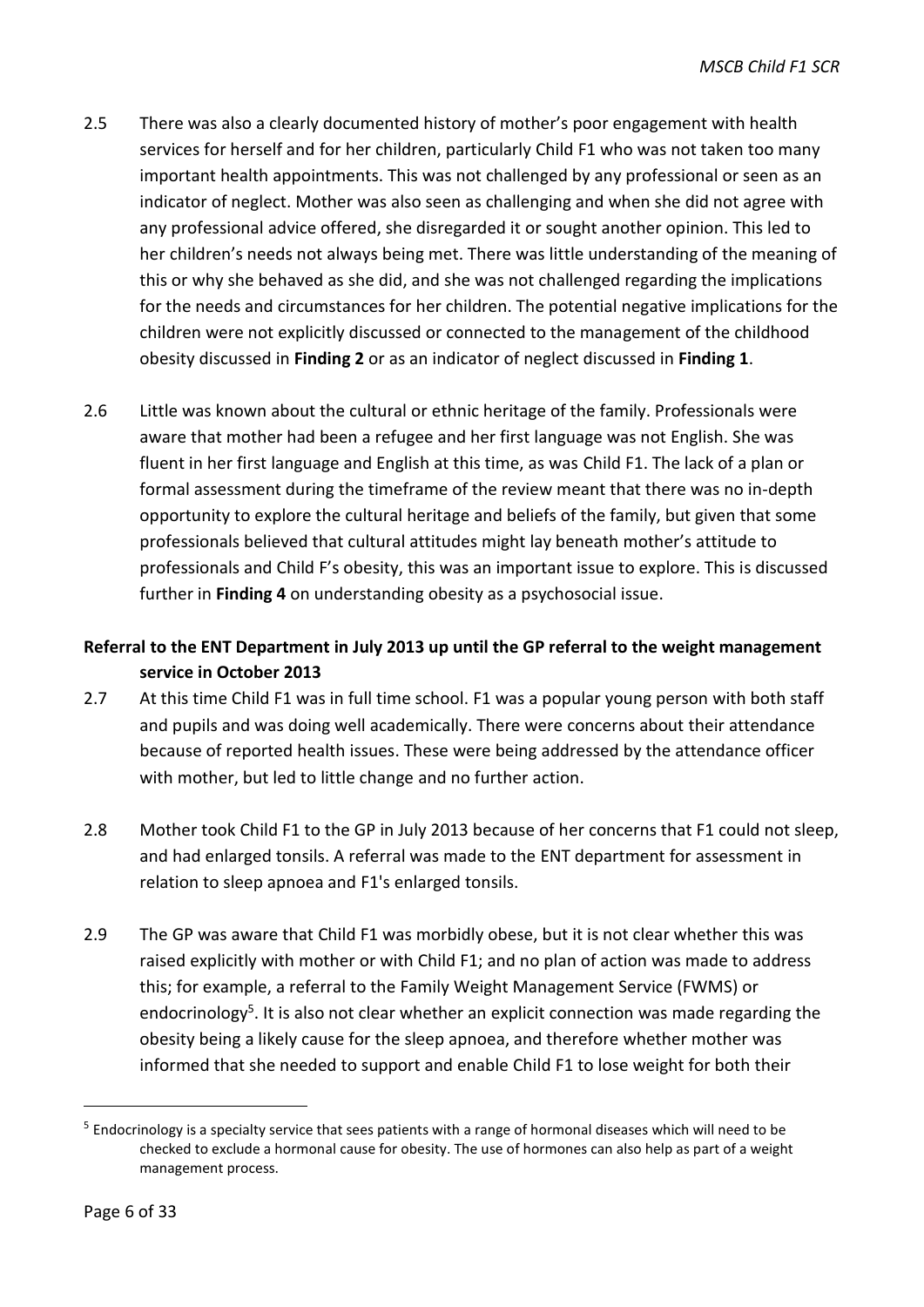health and wellbeing. It is clear from the conversations held during this review that professionals expressed both an uncomfortableness and hesitancy in raising childhood obesity with parents and this is discussed in **Finding 2.**

- 2.10 This GP visit was one of many occasions when Child F1 was seen by professionals where their obesity was obvious, and of long standing, but led to no reflection of the meaning for a teenager and led to no plan of action. The management of obesity is discussed in **Finding 2.**  The lack of action here was a pattern that had developed over time by many agencies, and given the chronicity of the problem, the obvious impact on a child's health and wellbeing, a history of missed health appointments, aggressiveness and attitude of mother alongside a lack of change this was an opportunity to consider whether Child F1's obesity indicated childhood neglect. This is discussed further in **Finding 1**.
- 2.11 Child F1 was seen by the ENT<sup>6</sup> department in July 2013 and reviewed in October 2013 with the results of a sleep study. The sleep study confirmed moderate obstructive sleep apnoea. It was acknowledged there were two reasons for F1's sleep apnoea which were "*morbid obesity, weight 116kgs and Grade 4 tonsillomegaly*<sup>7</sup> ". It is unclear whether mother was asked to take some action, nor what Child F1 thought about their obesity and the obvious impact on them. The ENT department asked the GP to make a referral to the FWMS and to provide treatment for blood pressure which was moderately raised, but there is no evidence that the chronicity of the situation was discussed, that a referral to endocrinology was considered, or the need to agree a management plan with the GP. This lack of joined up working between health professionals is discussed in **Finding 2**.
- 2.12 A referral was made by the GP to the Family Weight Management Service (FWMS) in October 2013. This referral needed to be clearer about:
	- how long Child F1 had been obese;
	- that it was a chronic and pervasive situation for which previous solutions had not been successful;
	- that mother was often reluctant to accept professional advice and could be challenging at times.

This would have provided them with a more holistic understanding of the family and children's circumstances.

-

<sup>6</sup> Ear Nose and Throat

<sup>7</sup> Enlarged tonsils caused by infection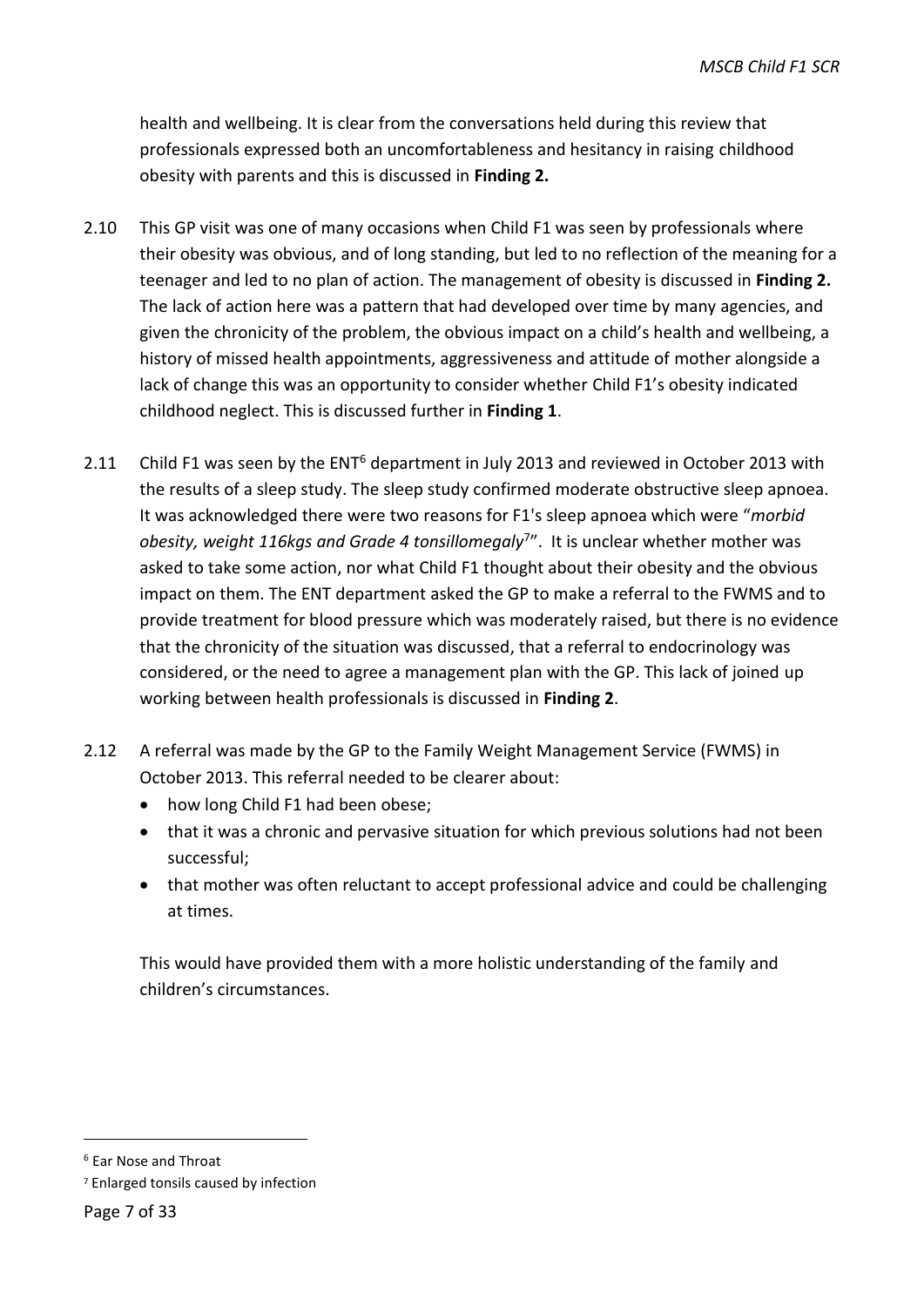## **Home Visit from the Family Weight Management Service (FWMS) December 2013 to a referral to the paediatric clinic by the GP in March 2014.**

- 2.13 The first visit to the family by the FWMS was in December 2013 and was an introductory visit to assess the family's attitude to diet and exercise. Child F1 had gained weight since the referral and now had a BMI over the 99<sup>th</sup> centile. Child F1 said that their obesity was due to them overeating and that they got hungry at night; F1 said they liked PE at school. F1's mother told the nutritionist that F1 was "lazy" and a "donut"; this was an indication that mother did not accept or understand her role in enabling Child F1 to lose weight, which should have been addressed directly and this blaming and negativity regarding a young person who was sensitive regarding their weight should have been seen as a potential indicator of neglect (see **Finding 1**). Dietary advice was given including reducing portion size and not having takeaways. This was in line with established practice where cultural and psychosocial reasons for obesity were not routinely discussed. This lack of consideration of the psychosocial factors in weight management is discussed in **Finding 4.** The nutritionist was new to working in the community and was not aware of the role of the school nurse or of other community services, and therefore made no connections with other professionals working with Child F1, leading to this plan of action being in isolation from other health plans regarding sleep apnoea. In addition, the service at the time had no clear protocols in place which supported referral onto other specialist services to carry out more in-depth assessments and support (CAMHS, Psychology services etc.).
- 2.14 At the second visit, two weeks later, the nutritionist was made aware that Child F1's younger sibling had also been referred to the FWMS and therefore provided support in relation to F1's sibling in addition to Child F1. Child F1's sibling had been referred separately by another GP in the practice as they were also overweight. This lack of joined up working is discussed further in **Finding 2**.
- 2.15 In January 2014 when Child F1 was twelve years old their PE teacher raised concerns about Child F1's obesity with the school nurse. The PE teacher was aware that Child F1 liked PE and used the opportunity to exercise. The school were concerned that mother did not provide Child F1 with a PE kit, and would say that Child F1 could not attend PE because of health problems and their disabilities. This information was not true and although the school provided Child F1 with a PE kit, they found it difficult to challenge mother about putting obstacles in the way of Child F1 taking part in something they enjoyed and which was beneficial for their wellbeing. The school addressed this problem by providing F1 with a school PE kit and by encouraging Child F1's mother to allow F1 to walk to school with their friends. They mapped out a route to school so F1 could meet friends along the way and avoid reported bullying. Mother was unhappy with school's interference and undermined their approach by continuing to bring F1 to school by car. Both these issues indicated likely concerns about neglectful care which should have been discussed further and commencement of a CAF considered.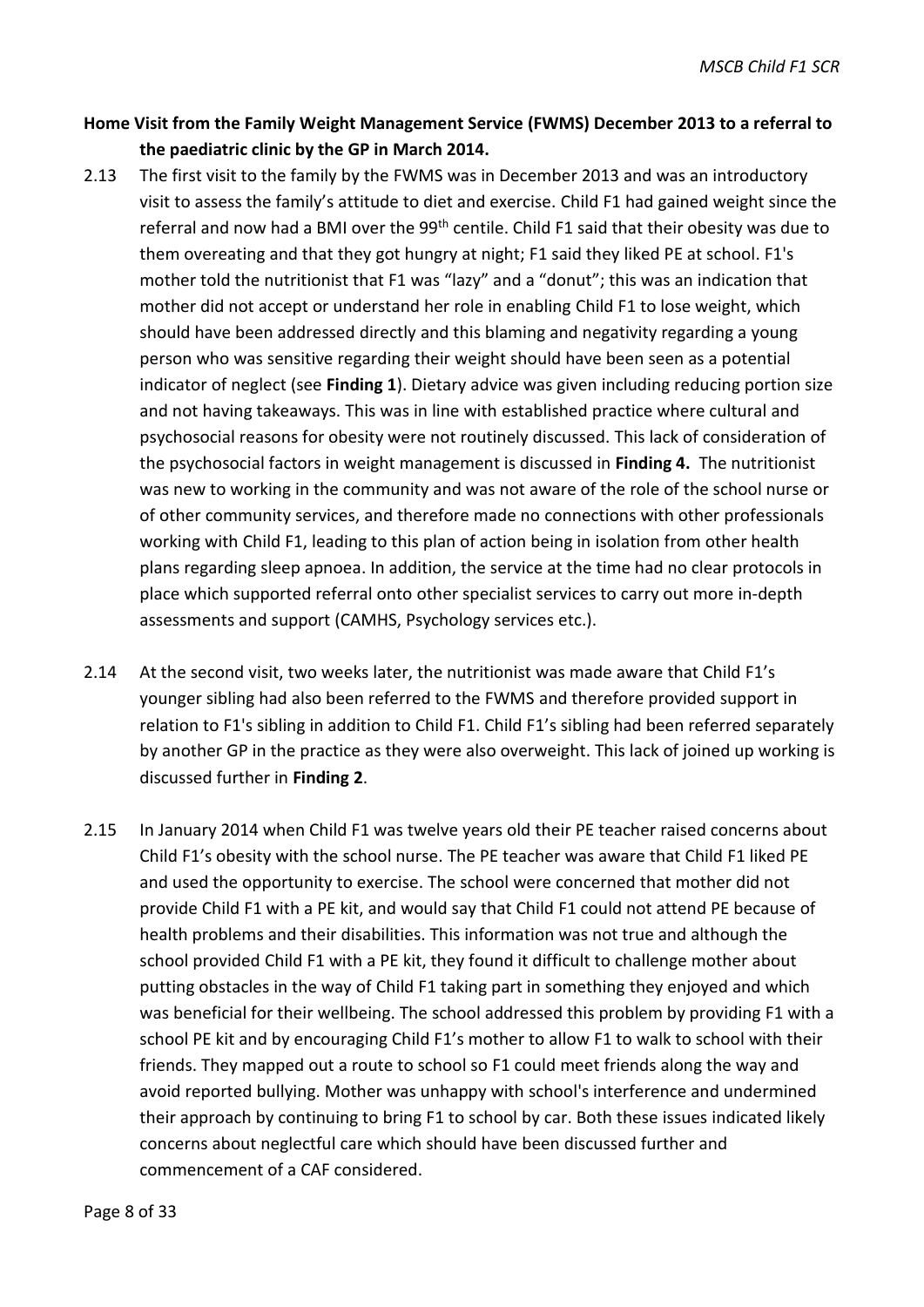- 2.16 The school nurse agreed to follow up Child F1's obesity with the GP, however there is no evidence that this occurred. Had this been done, the school nurse would have been aware that there were other health professionals involved in Child F1's care who were concerned about F1 and a co-ordinated approach could have taken place. Equally the GP could have liaised with the school nurse and the importance of this coordinated response is discussed in **Finding 2.**
- 2.17 Child F1 continued to be seen by the FWMS and lost a small amount of weight. Child F1's sibling had also been referred but Child F1's mother refused to accept that Child F1's sibling was overweight and after two contacts disengaged from the service for Child F1's sibling. Mother continued to blame Child F1 for not losing weight, saying they were lazy and did not like PE. This should have been checked with the school, who would have provided a different picture which might have enabled a picture of child neglect to emerge and this is discussed in **Finding 1**.
- 2.18 A further contradiction emerged at this time. Mother was diagnosed with cardiomyopathy<sup>8</sup> in December 2013, was advised to lose weight and managed to lose a considerable amount. This demonstrated that she had an understanding of the dietary and lifestyle changes required to get to a healthier weight and was able to do this for herself. Mother had been asked to leave the GP practice where the children were registered, because of her hostility and poor compliance with appointments; this meant the information about mother's weight loss was held at another GP surgery who were not aware that she had children. This further impacted on professional's ability to have a joined up approach to the whole family and was therefore an ineffective strategy. See footnotes for current changes to practice<sup>9</sup>.
- 2.19 The nutritionist was concerned about the children, but they did not discuss either child with the GP or school nurse. Sharing these concerns and discussing the chronic and serious nature of the obesity would have been an opportunity to think about a multi-agency plan and what further action needed to be taken.
- 2.20 No professional considered whether the threshold had been met for a CAF or a referral to Children's Social Care regarding potential neglect. This was in part caused by a narrow focus

-

<sup>&</sup>lt;sup>8</sup> Cardiomyopathy is a progressive disease of the myocardium, or heart muscle. In most cases, the heart muscle weakens and is unable to pump blood to the rest of the body as well as it should.

 $9$  A Manchester citywide piece of work is being undertaken by the Named GP Safeguarding to review and develop a citywide new patient registration template for children and adults as best practice guidance. In addition, GP practices will be advised to review records whereby an adult patient leaves a practice and the children remain registered at the same practice as noted within this case. Because of the ongoing work to address the issue no finding has been made about this gap in capacity for information sharing.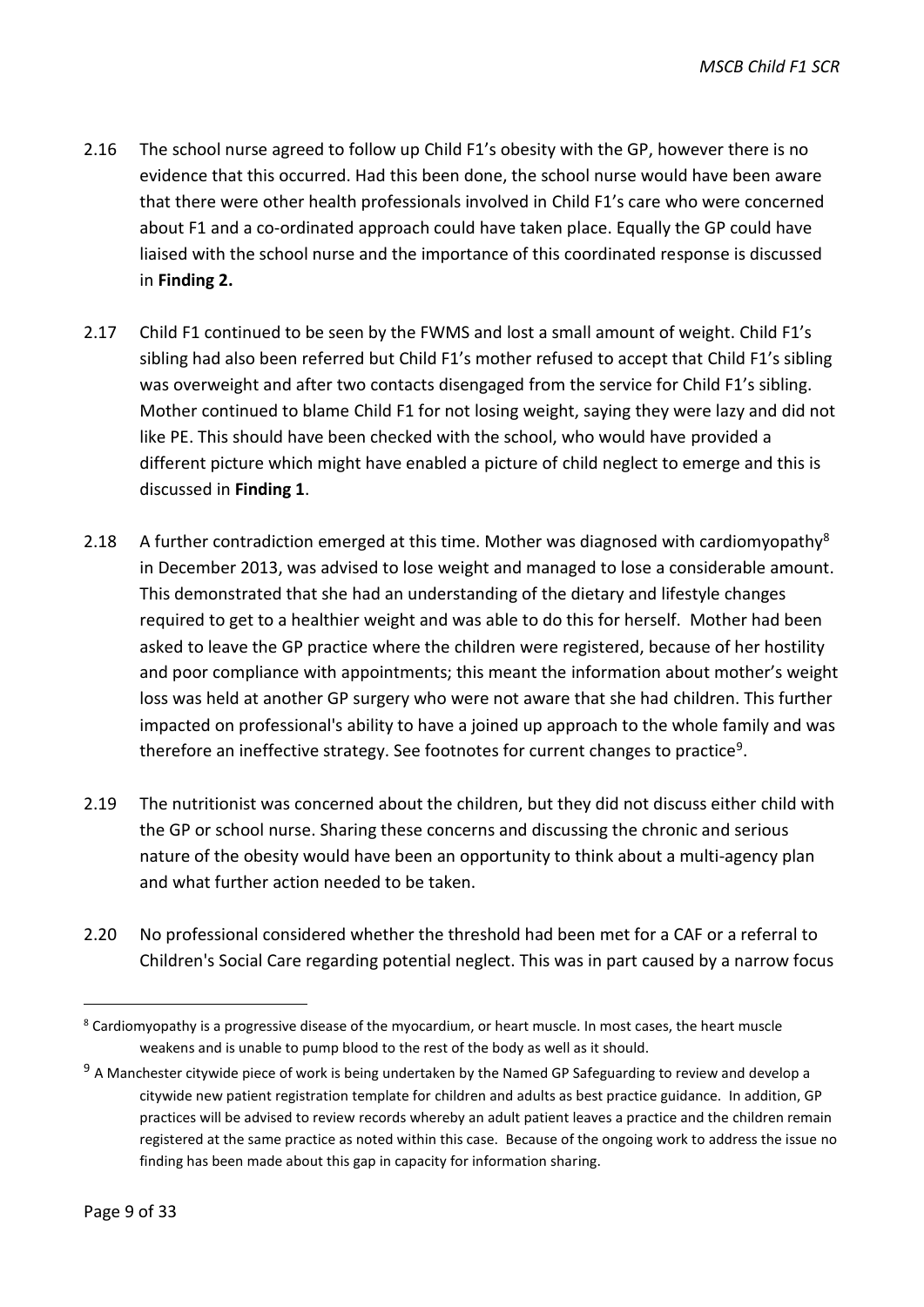across all agencies, that childhood obesity is just a health issue, not a psychosocial or neglect concern as discussed in the findings. This belief was reinforced by professionals experience of finding it difficult to get referrals regarding morbid obesity accepted as a serious concern which needed addressing across the safeguarding continuum. It is clear, also that not all professionals are confident in providing information that would enable a safeguarding response. This is anecdotal information that has influenced practice. There is further anecdotal information that this is changing since the time under review, but the importance of ensuring that all professionals are clear when obesity is a safeguarding concern remains and is addressed in in **Finding 1**.

2.21 In March 2014 Child F1 was taken to the GP by their mother. The GP appropriately made an onward referral to a paediatrician because Child F1 was reported to be suffering from dizziness, breathlessness on exercise and chest pains. It was noted that Child F1 was "overweight" in fact the weight measurements clearly indicated that F1 was morbidly obese. Mother was said to be anxious and a family history of heart disease was described, about which Child F1 was also said to be anxious. The referral was made and an appointment offered in May, however Child F1 was not taken to the appointment (see section 2.26 and 2.27).

## **Tonsillectomy April 2014 to September 2014 Disengagement with Family Weight Management Service September 2014**

- 2.22 Child F1 was admitted to hospital for a tonsillectomy in April 2014 and was again noted to be morbidly obese; however there was no plan of action formulated to address this and no liaison with any other health professional regarding the obesity or its management. Once again something that was a complex issue was not addressed.
- 2.23 Child F1's mother took F1 to the GP following their tonsillectomy requesting painkillers. The GP wished to refer back to the ENT department but Child F1's mother was not prepared to wait and after discussion with another GP painkillers were prescribed. This was one of many examples of Child F1's mother not being prepared to accept medical advice about the best interests of her children without challenge is discussed in **Finding 1.** The issue of obesity remained unaddressed and it is clear that Child F1 was not at the forefront of thinking.
- 2.24 There were ongoing meetings with Child F1's mother and Child F1's school between 2013 and Child F1's admission to hospital in February 2015 regarding F1's poor school attendance, mainly caused by minor ailments. Child F1's mother was not prepared to accept that any of this was related to Child F's weight and was observed to be annoyed when this was discussed. Mother said she provided a healthy diet to the children, but the problem was that Child F1 would overeat. The attendance officer tried, without success, to negotiate with mother about Child F1 doing more exercise. The contradictions here between mother's views and actions was not noted or addressed.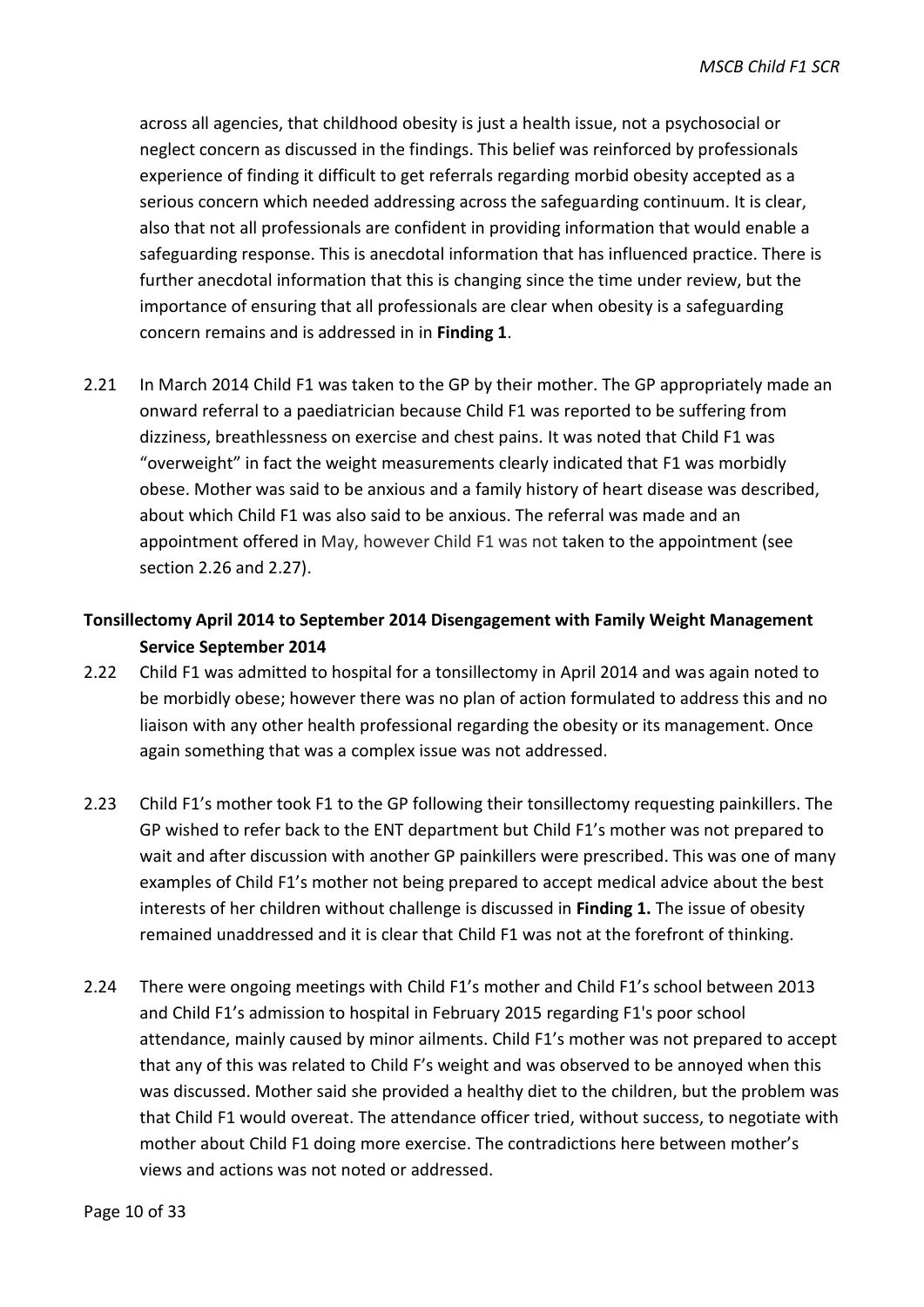- 2.25 In June 2014 the school attendance officer referred Child F1 to the school nurse reporting that Child F1's mother was concerned about F1's weight gain and lifestyle and how this was affecting their attendance. The meaning of this change of attitude was not explored. At this time Child F1 was seeing the nutritionist but gaining weight. No action was taken by the school nurse in relation to contacting the GP or nutritionist which would again have provided the opportunity to share information and the discrepancies as reported by Child F1's mother. The school nurse reported that this would not be their normal practice but their heavy workload at the time meant they were working in a re-active rather than a proactive way. This is not included as a finding as school health services have been re-organised since this time. However, the impact of this lack of liaison was that there was no opportunity to consider a co-ordinated response to manage Child F1's morbid obesity (**Finding 2).** Whilst there was a weight management pathway for obesity in place at this time neither the school nurse nor any other professional in this case appeared to be aware of it and it was therefore not followed, which further compounded the issue.
- 2.26 In June 2014 Child F1's mother took F1 to the GP with chest pain. Mother reported that she had not received an appointment (there is no evidence of this) with the paediatrician (referral made in March) and she requested this be followed up. The GP did this which was appropriate practice.
- 2.27 Another paediatric appointment was made for Child F1 for the 5th September 2014 to which they were not taken. Child F1 was referred back to the GP for follow-up. The impact on this for Child F1 was that six months had passed since they had expressed anxiety about their health, and this remained unaddressed. Child F1's anxieties were not addressed because F1's mother did not take F1 to the appointment (F1 would have been 11 years old). This should have been addressed with F1's mother and a plan of action formulated to ensure that Child F1's health needs were addressed. There is now increased emphasis on understanding that all professionals need to be aware of Children not being brought for health appointments and changing the language from Did Not Attend (DNA) to Was Not Brought (WNB)<sup>ii</sup>. The CCG Designated Safeguarding Team have now developed a practice template for Guidance on Children and Young People who are not Brought for Healthcare Appointments in Primary Care which has been disseminated widely. A finding relating to this has therefore not been made.
- 2.28 Child F1's mother also disengaged from the Family Weight Management Service at this time and the absence of any coordinated plan meant that no one was aware of this lack of compliance by mother with services designed to improve her children's circumstances. Additionally, Child F1 had been seen by a number of different GPs with no clear plan regarding management or who was taking responsibility for F1's care within the GP practice. This was reflected in the way health professionals were working together (**Finding 2).**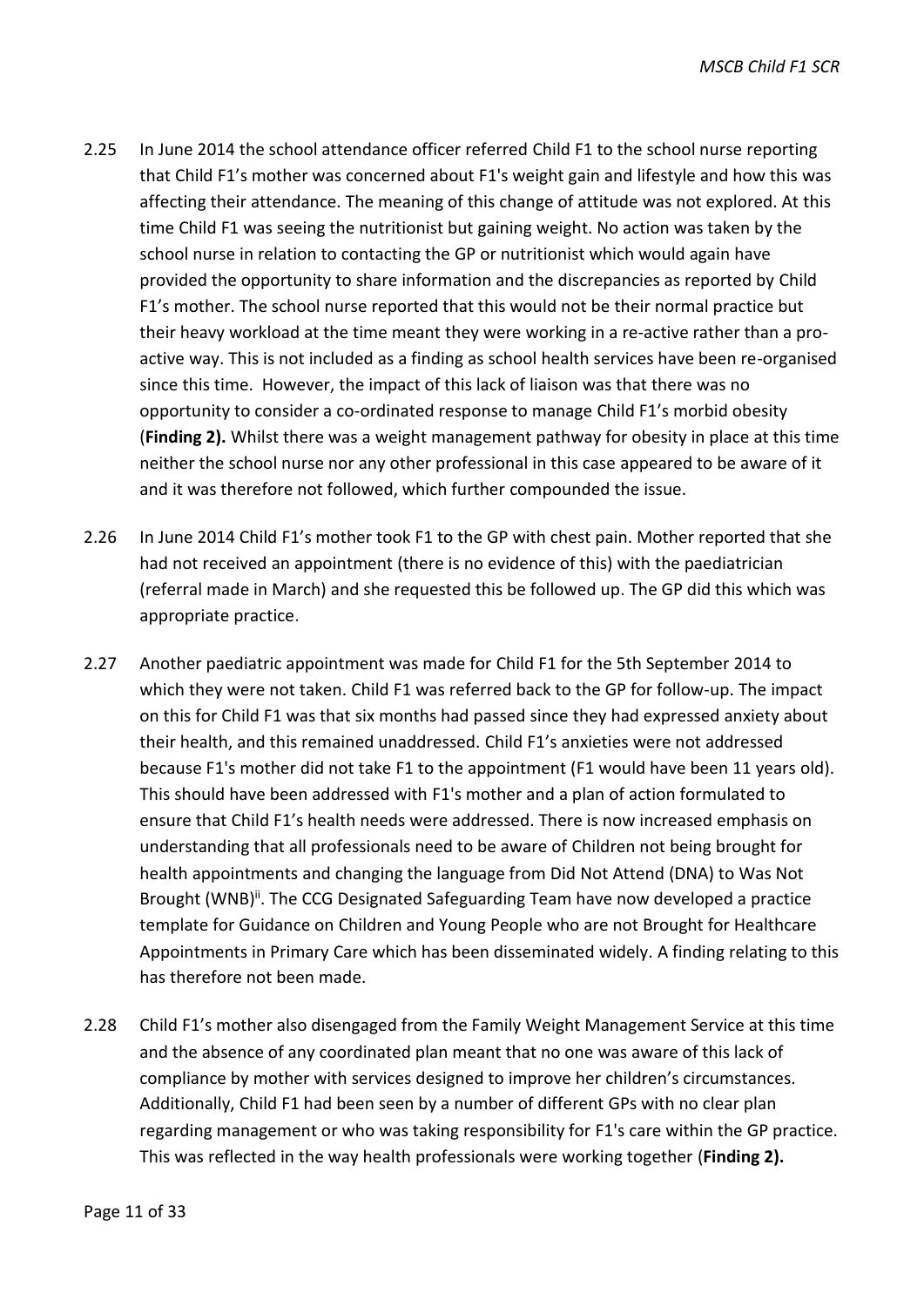## **Commencement of Change for Life Group October 2014 to the commencement of a CAF in January 2015**

- 2.29 Child F1 (aged 12) was invited to attend the Change for Life Group at school, which had recently been set up by the PE teacher, supported by the school nurse. The group's aim was to include those young people who found PE difficult for whatever reason, provide light exercise, dietary advice, 1-1 support and increase self -confidence. The rationale behind setting up the group was sound and Child F1 appeared to engage well, and used the opportunity to discuss some of their concerns with the school nurse and PE teacher. When discussing their diet, it was clear that F1 was having over 2000 calories before lunch including a high calorie takeaway as a second breakfast; given their morbid obesity this should have caused more concern and action.
- 2.30 Child F1 told the school nurse that they wanted to lose weight but that they found it hard. This was further evidence that F1 wanted help and the whole issue of supporting children's help seeking behaviour by validation and motivational approaches is addressed in **Finding 5**. Child F1 told the school nurse that they did not want their mother to know that they were attending the group as they didn't think she would want them to. This confidentiality was respected because of F1's age and the belief that this would best support them; Child F1 was helped through the group to make changes to their lifestyle, but the lack of support at home suggested that the psychosocial circumstances were not in place. The lack of information sharing with any other professional and the opportunity to contextualise this information alongside other concerns was lost. This was a continuation of the silo working of all professionals and meant that there was no bringing together information which would have formed a growing picture of child neglect which urgently needed assessing and addressing for the whole family.
- 2.31 In December 2014 Child F1 went to the GP with a scalp problem and F1 asked if it was caused by their obesity. F1 also expressed concern about their legs (joint pains) and whether this was because of their weight (evidence of a co-morbid problem with obesity which should have been picked up and is discussed further in **Finding 4**). The GP made another appointment to discuss this with Child F1 in more detail in January 2015. This was effective practice; however, Child F1 was not brought to this appointment. Had F1 attended it would have been an opportunity to explore in depth with Child F1 what was really happening in their life and how it could be improved. Child F1 had gained 18 kg over the previous nine months. The GP referred F1 back to the FWMS, but the situation for Child F1 was clearly getting more serious and this should have prompted a clear plan of action and a mechanism for assessment of what the nature of the problem was and what could be done to address it. The overall lack of knowledge by professionals of the pathway for addressing obesity in children is discussed in **Finding 2**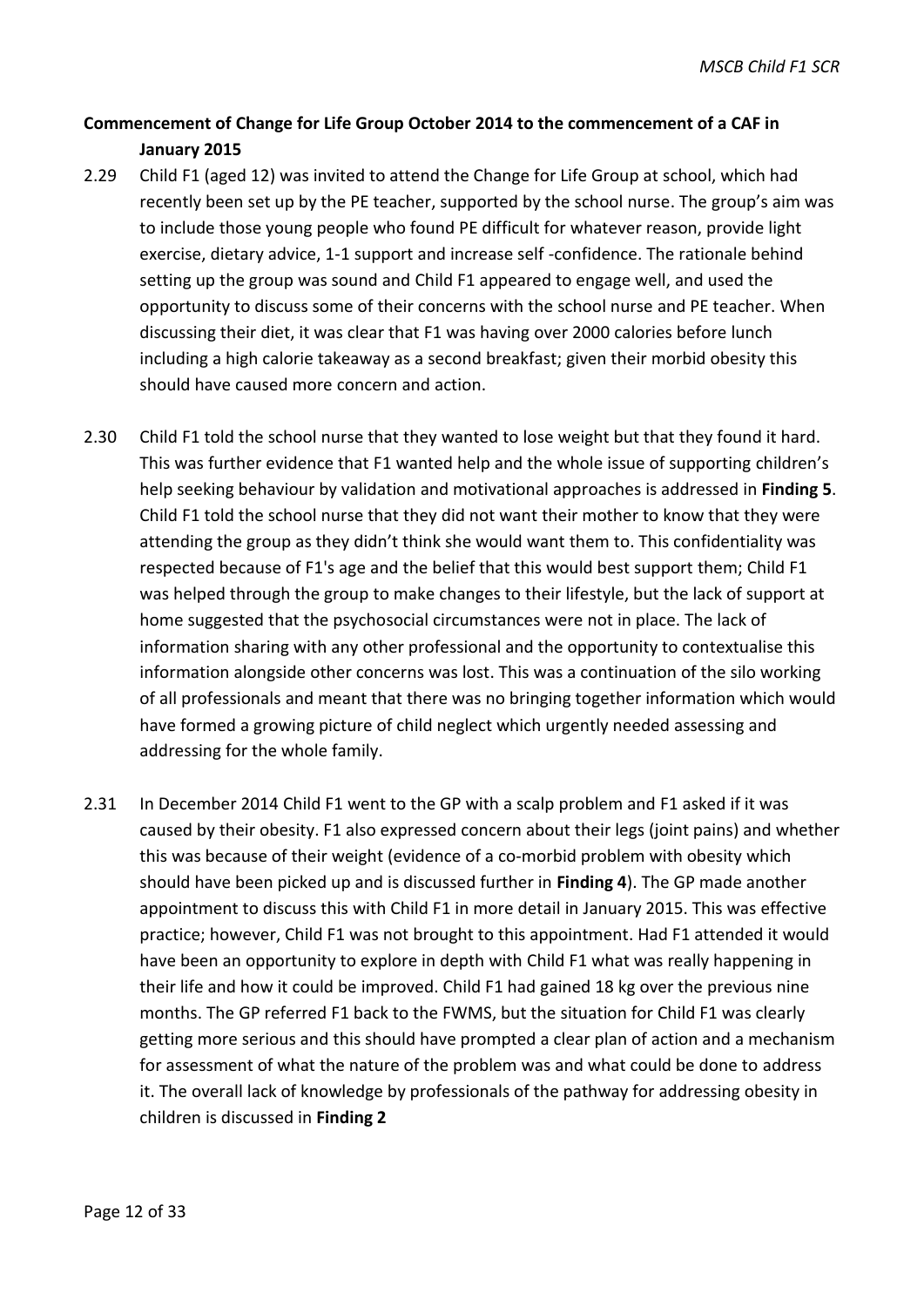- 2.32 The GP did not make a further referral to the paediatrician because Child F1 had not been facilitated to attend (non-attendance) and therefore the ongoing health needs of Child F1 remained unaddressed. This lack of compliance with essential health appointments should have been addressed in a child focussed way. Exploring this issue with parents is a way of making sense of whether this is neglect and what action needs to be taken. This is discussed further in **Finding 1**.
- 2.33 Following this attendance at the GP, Child F1 told the school nurse of their referral back to the FWMS. The school nurse contacted the nutritionist which was good practice; they were both concerned and recognised likely neglect and they agreed to commence a CAF. This was more collective action than had been taken for many years for Child F1, but it is the view of the Review Team that there was enough available to make a referral to CSC. The importance of focussing on the necessary evidence to enable any agency to make a decision about the best course of action for chronic obesity is discussed in **Finding 1.**

#### **Child F1's admission to hospital in February 2015 until their death in April 2015**

- 2.34 At the beginning of February 2015 Child F1 was admitted to hospital and found to have dilated cardiomyopathy, a blood clot and a long history of morbid obesity. F1 had continued to gain weight (an increase of 20kgs since their tonsillectomy April 2014). F1 was provided with full medical care, and seen by a variety of hospital consultants. However, there was no discussion regarding whether a multi-agency meeting was needed to discuss the obesity or whether the longevity and worsening of the situation for Child F1 indicated safeguarding concerns. This is discussed further in **Finding 1**. Child F1 was medically fit for discharge and went home mid-February 2015 with an appropriate treatment plan.
- 2.35 Child F1's mother told the school that she could not attend the CAF meeting, but did not mention that Child F1 was in hospital. The meeting was cancelled. It is best practice to involve parents in all meetings, and for professionals to reflect on whether a parents/carer has been enabled to attend. However, a view needs to be taken by all about whether a meeting needs to go ahead when any member of the group cannot attend because of the seriousness of the circumstances facing the child. In this case the school nurse had tried hard to engage mother. Professionals did not evaluate all the available information and take a considered decision regarding whether the meeting should go ahead for Child F1. There currently appears to be confusion about when it is appropriate to continue with meetings when parents do not attend or refuse to engage when all action has been taken to ensure attendance is possible. Current guidance from MSCB would appear to suggest that this should never happen. In the professional view of the SCR reviewers to have guidance which does not allow professionals to use their own professional judgement based on the available evidence and with full transparency to all can lead to unintended consequences $^{10}$ .

1

<sup>&</sup>lt;sup>10</sup> MSCB have recently discussed the concept of professionals meetings in cases where there are concerns regarding the welfare of children and young people. It has been agreed that these meetings cannot be supported and the procedure has been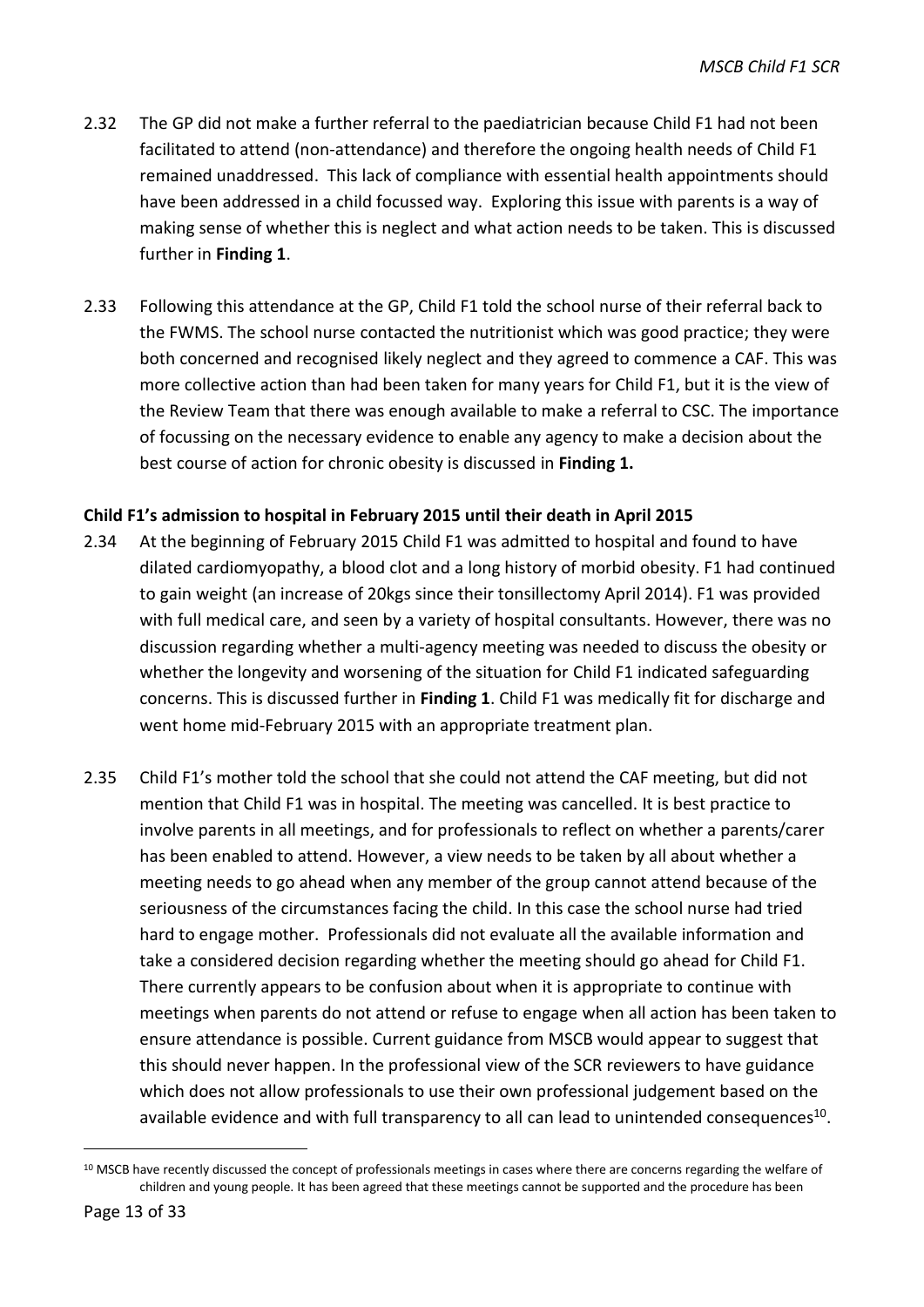- 2.36 After the discharge home from hospital Child F1 became increasingly unwell and five days later following attendance at the Emergency Department, F1 was admitted to a paediatric ward and transferred to Paediatric Intensive Care Unit (PICU) on the 26<sup>th</sup> February 2015. Child F1's health deteriorated significantly and there were significant concerns about them. Specialist advice was sought to address the deterioration of F1's heart and F1 was transferred to a specialist hospital to be assessed for a heart transplant. F1 was assessed as not fit enough for a transplant because of their obesity and deteriorating heart condition and F1 returned to hospital where it was clear that they were now terminally ill and had a short time to live. The hospital put in place an end of life plan for Child F1 which was discussed with F1 and carried out with considerable care and thoughtfulness.
- 2.37 During this time there were increasing concerns that mother refused to accept current dietary advice from the relevant hospital consultants, brought in take away food, was aggressive to staff and emotionally abusive to Child F1. In mid-March 2015 a safeguarding meeting was held. A referral was made to Children's Social Care (CSC) for an assessment of the impact of neglect on the remaining siblings to be carried out after Child F1's death. This was appropriate practice and showed a consideration and understanding of the situation at that time. This assessment took place and child protection plans were put in place for the siblings.
- 2.38 Child F1 died at the beginning of April 2014 from a heart condition that was exacerbated by their morbid obesity. This was distressing and sad for all who knew Child F1.

-

removed from the MSCB website with immediate effect. It is vital that individual practitioners and agencies work openly and in partnership with parents and carers, and concerns should generally be discussed openly and transparently together in meetings where parents and carers are present and able to contribute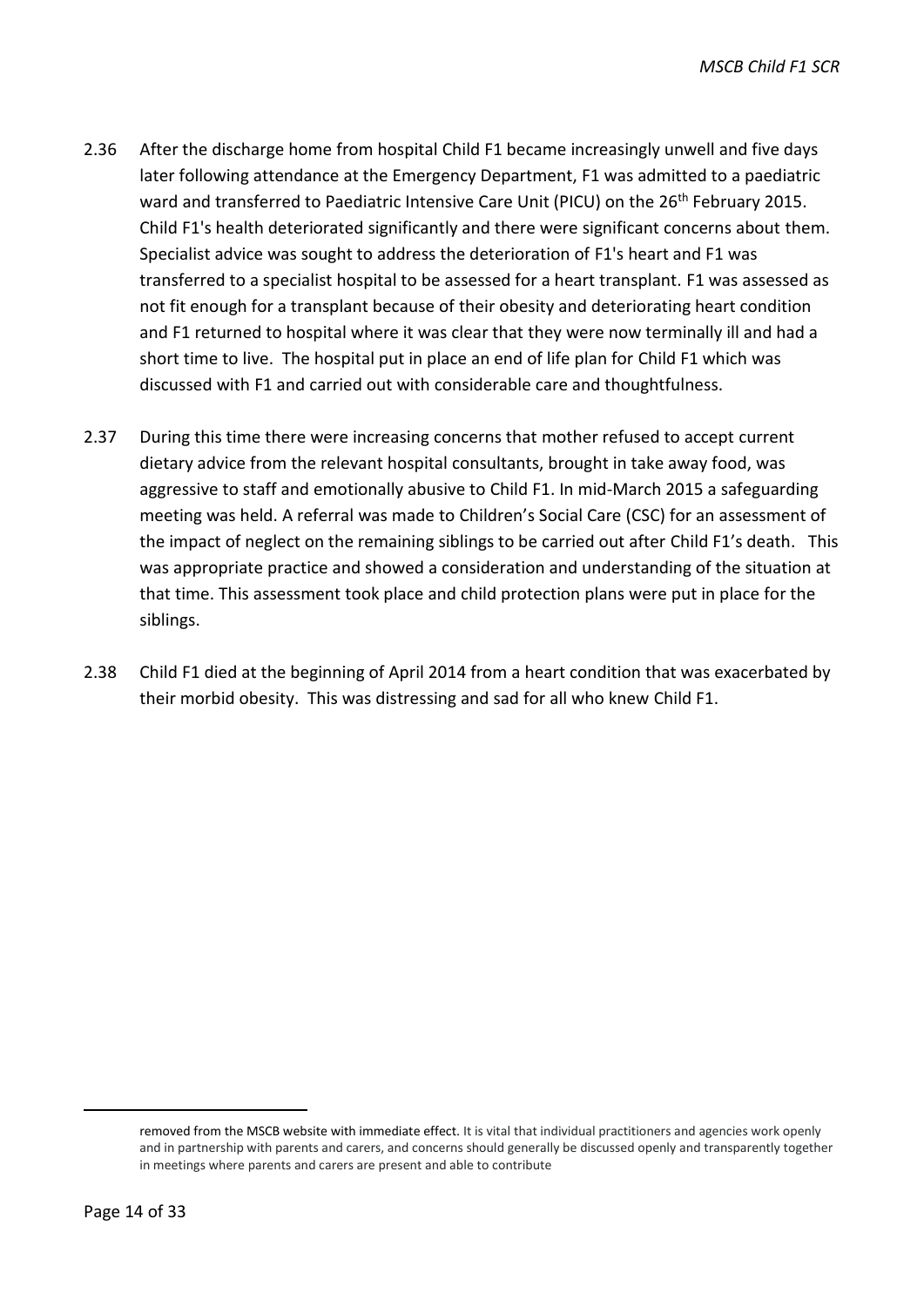## <span id="page-18-0"></span>3. The Findings of this SCR

## **Introduction**

3.1 This section contains five priority Findings that have emerged from this SCR. The findings explain why professional practice was not more effective in protecting the siblings in this case. Each Finding also lays out the evidence, identified by the Review Team and Case group, that indicates that these are not one-off issues, but are matters that if not addressed could cause risks to other Children and families in future cases, because they undermine the reliability with which professionals can do their jobs. Recommendations relating to these findings are identified in section 4 of this report.

#### **Summary of findings**

3.2 The Review Team have prioritised five findings for the MSCB to consider as listed below.

|    | <b>Finding</b>                                                                                                                                                                                                   | Category                                                                                       |
|----|------------------------------------------------------------------------------------------------------------------------------------------------------------------------------------------------------------------|------------------------------------------------------------------------------------------------|
| 1. | There is a lack of professional clarity about when<br>childhood obesity should be considered as a child<br>neglect concern which, if not addressed, leaves<br>children at risk of continued harm.                | Professional norms/cultures<br>around communication and<br>collaboration - longer term<br>work |
| 2. | The lack of professional knowledge about the multi-<br>agency obesity pathway, coupled with the way<br>services are currently delivered does not support<br>professionals in the management of obesity.          | Management systems                                                                             |
| 3. | Professional sensitivities to "naming the problem" in<br>relation to obesity is unduly driving practice. This will<br>be compounded when a parent is seen as<br>challenging.                                     | Professional norms/cultures<br>around communication and<br>collaboration - longer term<br>work |
| 4. | Professionals are not supported to take a psycho-<br>social approach to obesity, whereby the wellbeing of<br>children and their parents are linked and worked<br>with as such.                                   | Management systems                                                                             |
| 5. | Children's help-seeking behaviour is insufficiently<br>recognized and responded to by professionals,<br>leaving them unsupported in the short term and<br>potentially less likely to ask for help in the future. | Patterns of interaction with<br>families                                                       |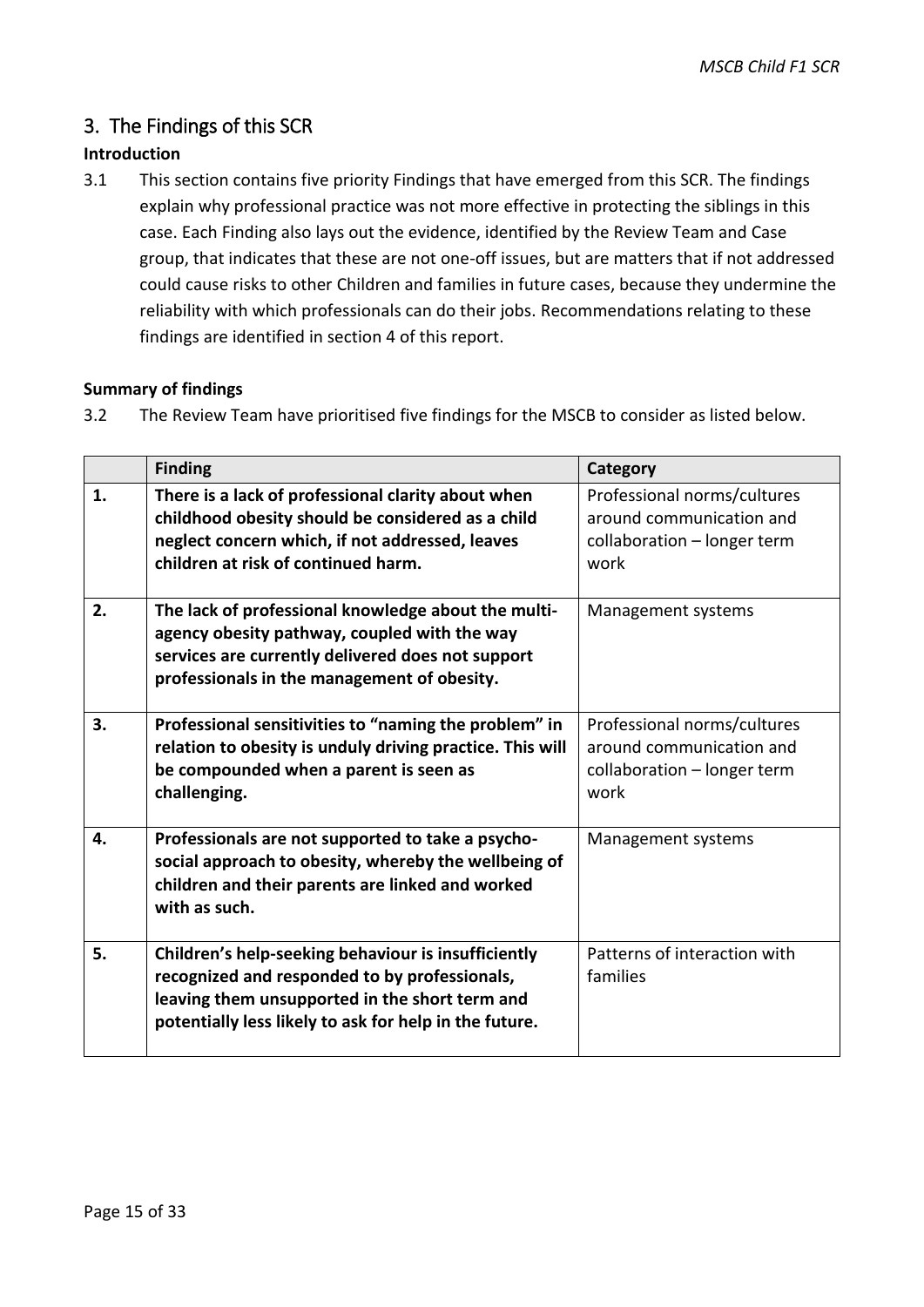**Finding 1: There is a lack of professional clarity about when childhood obesity should be considered as a child neglect concern, which, if not addressed, leaves children at risk of continued harm.**

- 3.3 Childhood obesity is a significant national public health issue. It has long term negative consequences across all domains and with significant impact into adulthoodii. The impact of obesity on children can be profound. It can lead to bullying, poor friendship networks and isolation. As with all Childhood neglect, the experience of knowing your parents are either unable or unwilling to enable change to happen can cause feelings of low self-worth, poor self-esteem and depression.
- 3.4 This means establishing the cause of the obesity and doing something about it is imperative. One aspect of this is establishing whether childhood obesity should be considered as a safeguarding concern. This is a question that all professionals in contact with childhood obesity, and particularly morbid obesity, should ask themselves. This requires careful assessment, weighing up of the available evidence and a clear analysis. For some children, their obesity is one aspect of widespread concerns about neglect in a number of different areas and requires good assessment using one of the established structured judgement tools for neglect. There are cases where childhood obesity is caused by abuse, physical, sexual and emotional and is part of a response to these traumatic events. This requires addressing alongside other trauma related concerns.
- 3.5 The focus of this Finding is on those children where their obesity is directly caused by and maintained by, parental neglect. Researchers at the Institute of Child Health<sup>iv</sup> provide a helpful framework to evaluate this which has at its heart an assessment of a parents' ability to respond to the child's needs. The framework suggests a safeguarding referral should be made where:
	- There is a consistent failure on the part of a parent to change lifestyle and to address the concerns regarding a pattern of behaviour which is underpinning the obesity;
	- A lack of acceptance of professional advice;
	- Complete parental inability to take responsibility for their part in the problem and willingness to create change; the extreme end of this is where the parent blames the child completely for the problem, and is negative and denigrating of the child (this factor was not included in the original framework but seems relevant here as a key aspect of the research regarding neglect<sup>v</sup>);
	- Lack of attendance of appointments, poor compliance with treatment regimens and lack of engagement/hostility to professionals;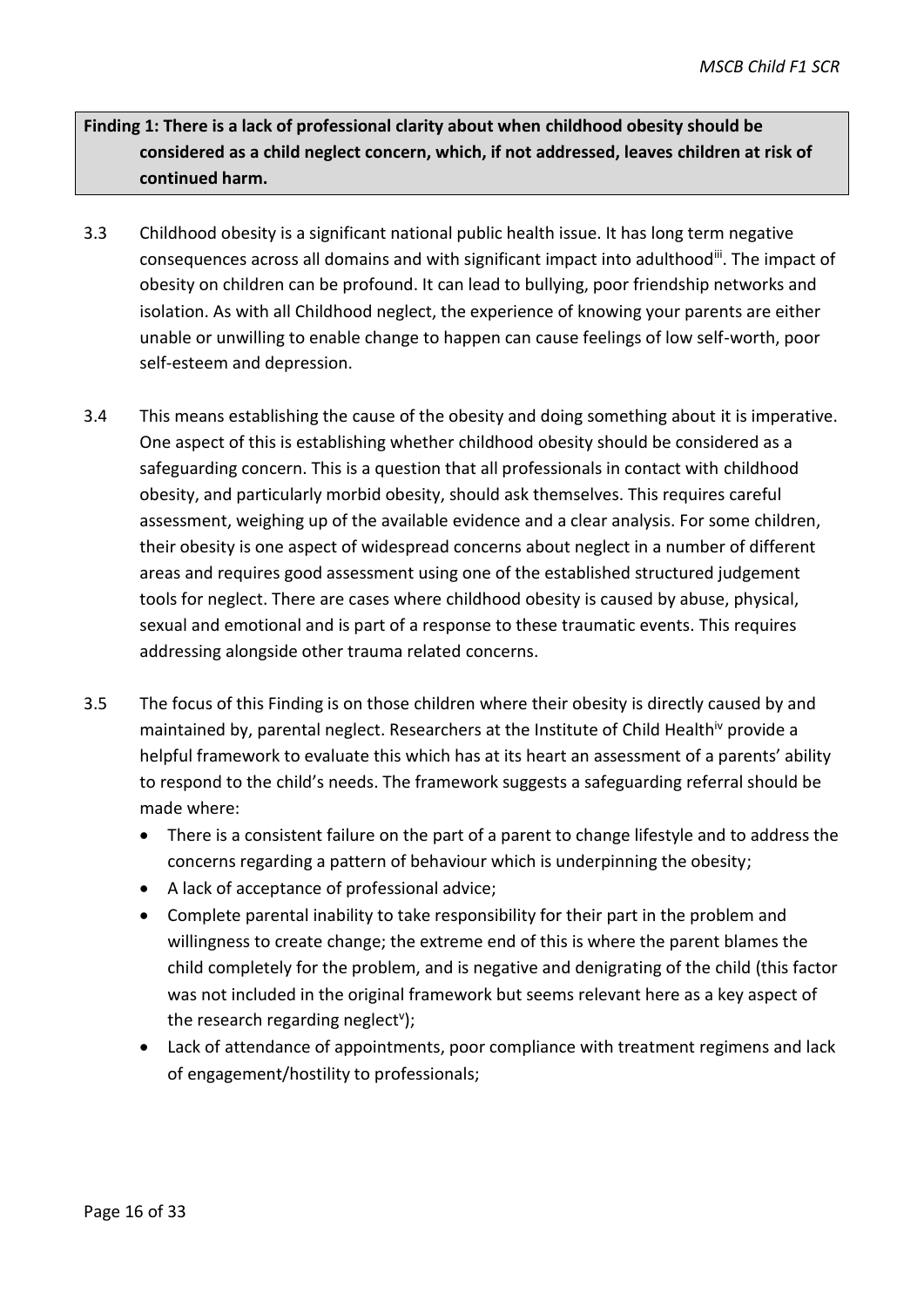- The existence of co-morbidity Factors<sup>11</sup> such as asthma, sleep apnoea, joint problems, weight related injuries (sprains, breaks etc.,), incontinence, skin conditions and diabetes;
- The child's outcomes are compromised by the obesity, e.g. social presentation/interaction with peers/educational attainment;
- Concerns are escalating over time (specify time period).
- 3.6 Implicit in this framework is the need for professionals to evaluate whether they have been clear with parents, over time, their expectations and concerns, and have enabled them to understand the need for professionals help and support.
- 3.7 The Norfolk LSCB<sup>vi</sup> have taken this framework and produced an assessment screening tools for health and all professionals to help aid professional judgement about when obesity is a concern across the safeguarding continuum from an early help response to a child protection concern and that at whatever stage the needs are evaluated a robust plan is put in place.

#### **How did the issue feature in this case?**

- 3.8 Although all professionals in contact with Child F1 were aware of their morbid obesity, there was never a clear plan of action and neither an early help response (with the exception of the CAF when F1 was admitted to hospital); or an analysis of whether this was a safeguarding concern. The issue was consistently treated as primarily a health concern and as such referrals were made to the FWMS to address the obesity, and to other health professionals for the co-morbid symptomology, without the two ever being connected together.
- 3.9 There was no evidence of an evaluation of the available information mother did not always enable Child F1 to attend appointments. Mother was described as difficult with professionals and often did not follow medical advice. She was able to change her own lifestyle and successfully lost a large amount of weight because of her own health problems, but she was not able/willing to do this for Child F1. The reasons for this are unclear as this was not explored with her. She found it difficult to accept her own responsibility for addressing Child F1's obesity and often blamed and belittled F1 to professionals.
- 3.10 There was also evidence of comorbid symptoms of sleep apnoea and skin conditions. Significantly over time there was either little change to F1's weight, or more latterly it began to increase.

-

<sup>&</sup>lt;sup>11</sup> comorbidity is the presence of one or more additional diseases or disorders co-occurring with a primary disease or disorder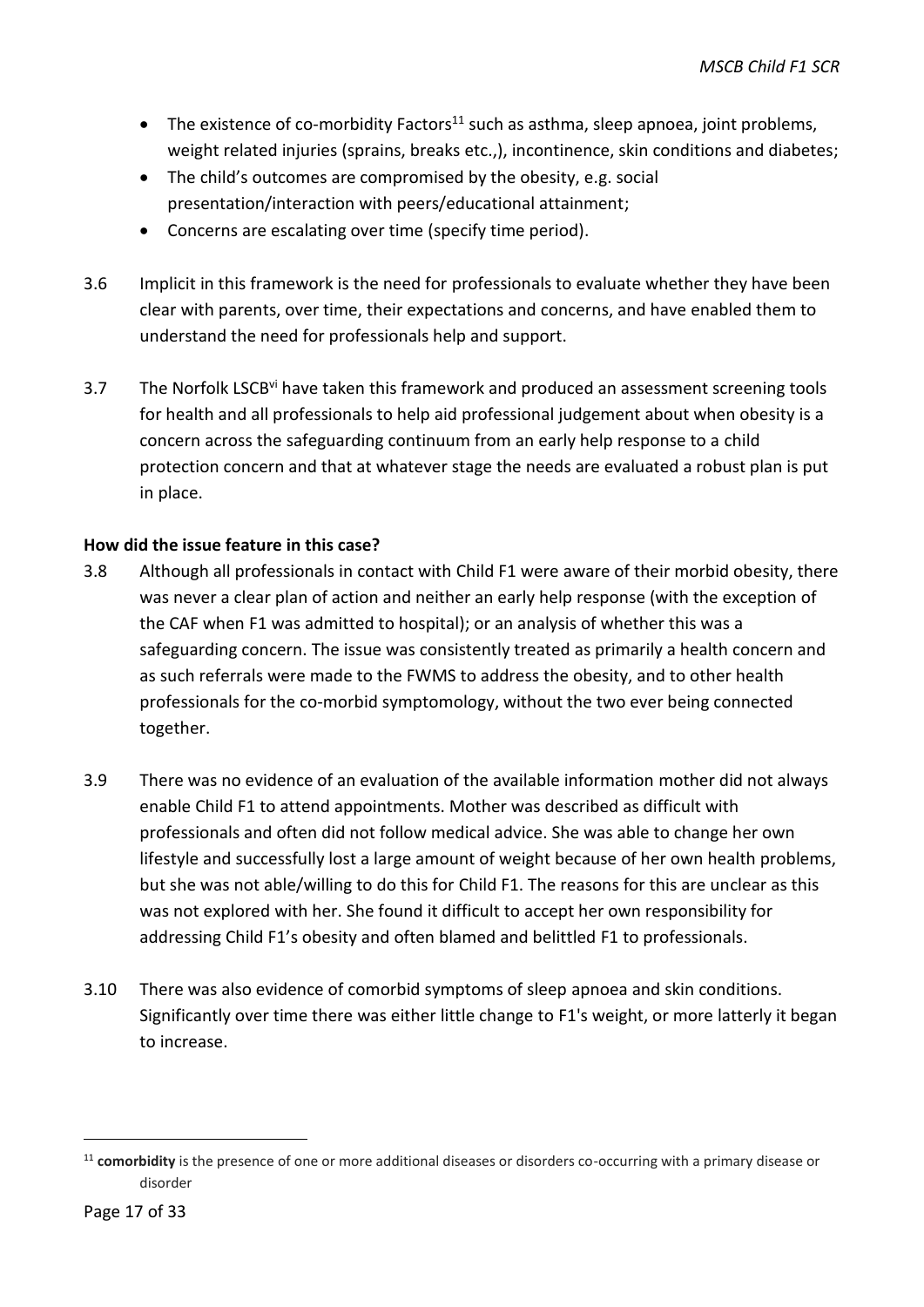- 3.11 Professionals were not clear enough with mother about either her responsibility to take action for Child F1, or the impact on F1 of the obesity now and in the future. **Finding 3** focusses on professional reluctance to name obesity and discuss it openly with parents because they are either offended or embarrassed, compounded by difficulties with parents who are challenging. This was the case here.
- 3.12 There was evidence that this situation was a safeguarding concern which indicated a primary cause of neglect for the obesity. There was evidence of some professional anxiety more broadly about whether a safeguarding referral regarding childhood obesity would be taken seriously and accepted. The experience of the professionals was that it would not be. When establishing the right pathway to address childhood obesity professionals need to evaluate and analyse the available information from a psychosocial perspective and to be clear about what their concerns are. If a referral is to be made regarding safeguarding concerns this must be clear about the risks using the framework outlined above. It is also the responsibility of those receiving the referrals being clear about why thresholds have not been met and to clarify what information is required where there are serious concerns about a child. This was identified as not routinely happening in 2015 and although the situation has improved as part of the Ofsted improvement plan and the MASH there are still times when this is not happening consistently in Manchester.

## **What makes this an underlying issue and how do we know it is not something unique to this case?**

3.13 The practitioners who were seen as part of this review believed that in Manchester it was difficult to get concerns regarding child obesity taken seriously as a safeguarding concern. This impacted on their response to Child F1. It is of note that when Child F1 died and F1's siblings became subject to child protection plans, the issue of mother's approach to the obesity in the context of neglectful care was still not sufficiently acknowledged. Obesity is also not explicitly covered in the recent MSCB guidance regarding addressing neglect. Nor is it considered adequately within the obesity strategy and the FWMS Service specification.

#### **How widespread is this pattern?**

3.14 A national review<sup>vii</sup> of the research suggests that there is considerable debate and polarisation regarding whether childhood obesity should be considered a safeguarding concern, with many professionals believing that it is unnecessarily stigmatising and blaming of parents. This research review concluded that not all cases of obesity should be a safeguarding concern but safeguarding should always be a consideration, particularly in the context of morbid obesity, which by its nature is a chronic condition and there should be an analysis of the available information, using the questions in a framework that they provide and which is summarised at the beginning of this Finding.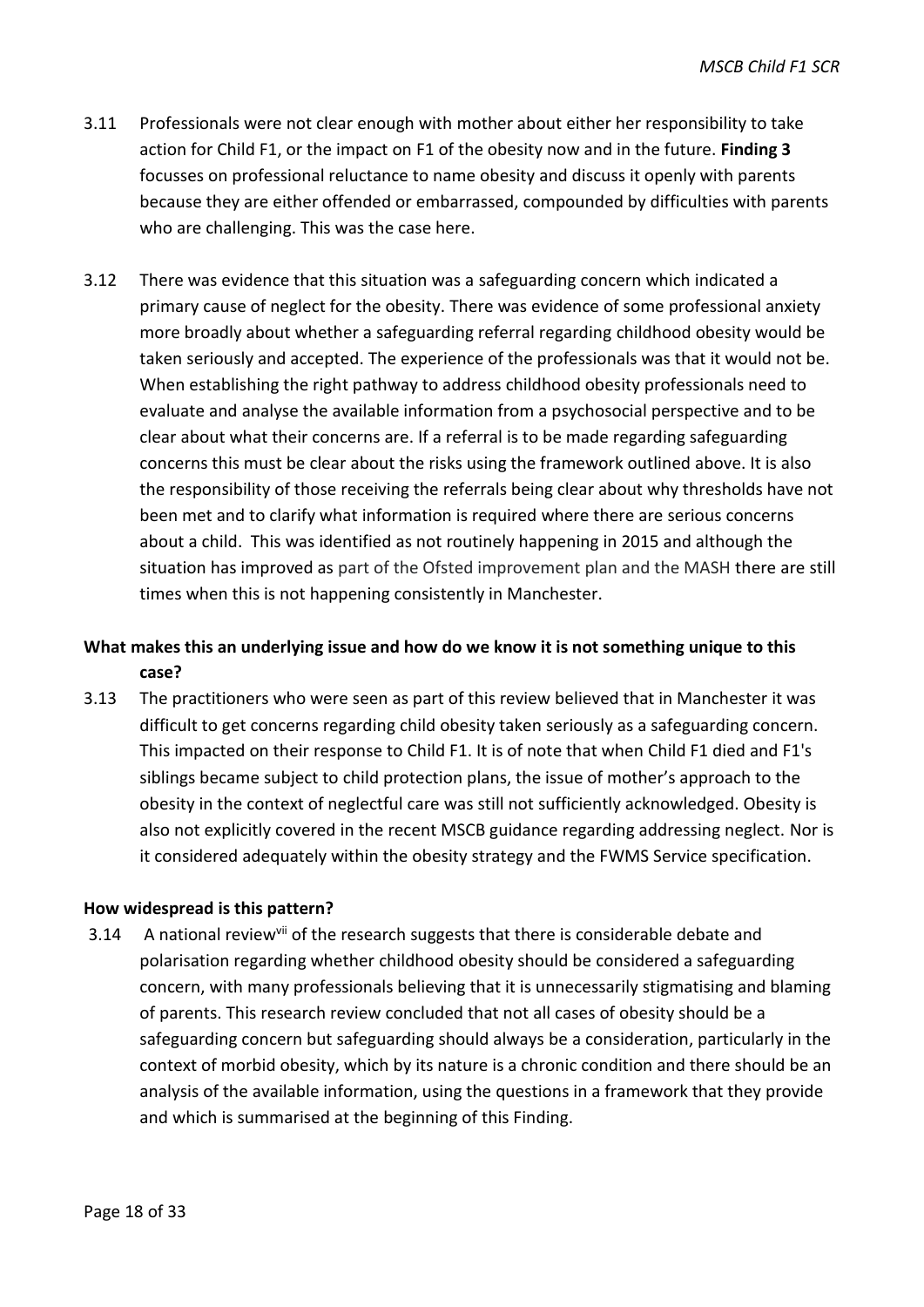## **Why does it matter? What are the implications for the reliability of the multi-agency Child protection system?**

3.15 The neglect of children is a serious and complex issue, which casts a long shadow over child and adult lives. If these concerns are left unaddressed, childhood neglect has the capacity to have a negative impact on all aspects a child's life and to last into adulthood, where there are also serious consequences such as depression, poor life chances, difficult relationships and difficulties with being a parent. The added issue of morbid obesity, which brings with it psychological, social and health consequences, means if this is not addressed children's needs remain unmet, their adult lives will be impacted upon, there will be cumulative cost to public services, and there may well be a consequence for the next generation of children.

## **Finding 2: The lack of professional knowledge about the multi-agency obesity pathway in Manchester, coupled with the way services are currently delivered does not support professionals in the management of obesity.**

3.16 An obesity pathway was introduced by Manchester Public Health department in 2013 and implemented. There was training provided, but it is unclear for which staff and how many. The pathway identified an overly simplistic process which started with early identification, provision of advice and support, commencement of a CAF and continues through to a consideration of possible neglect and a referral to CSC. Whilst professionals in this case appeared to follow certain aspects of the pathway when providing input to Child F1 and their family, they did not seem to be aware of the fact that it was in place and therefore did not follow it in its entirety. This contributed to the professionals not being clear as to how to manage Child F1's weight effectively when there was non-compliance from F1's mother.

#### **How did the issue feature in this case?**

- 3.17 Both Child F1 and their sibling were identified by the GP as being morbidly obese in 2013 (concerns had been raised by health professionals in relation to Child F1's weight since F1 was 3 years old) and referrals were made to the FWMS in October 2013. These referrals were made by different GPs within the practice and sent as two separate referrals with no linkage between the two children resulting in them for a while being seen by different parts of the FWMS.
- 3.18 When Child F1 was seen by hospital services in 2013 there was no liaison with the GP or the FWMS in relation to how Child F1's obesity was being managed and what if anything further needed to be done, despite there being information relating to previous community involvement and commencement of a CAF in 2009.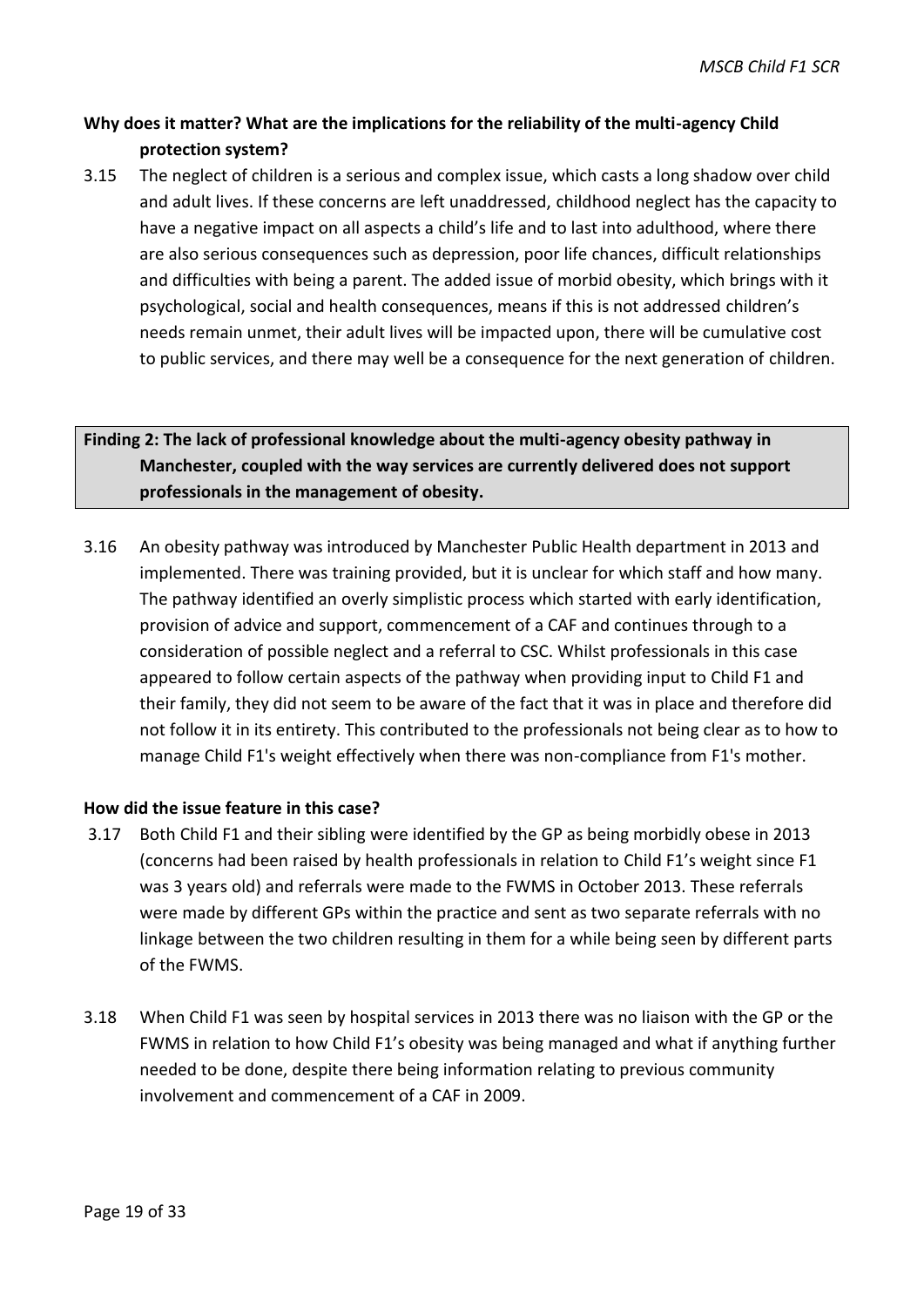- 3.19 The school nurse was working with Child F1 in relation to F1's obesity but not aware of the FWMS input to either Child F1 or their sibling until January 2015 when information was shared and a decision made to commence a CAF.
- 3.20 Professionals in this case when providing input to Child F1 and their family, did not seem to be aware of the fact that the pathway was in place and therefore did not follow it in its entirety. This contributed to the professionals not being clear as to how to manage Child F1's weight effectively when there was non-compliance from their mother.

## **What makes this an underlying issue and how do we know it is not something unique to this case?**

3.21 The practitioners involved in this case highlighted that there was not always sufficient multiagency intervention for children who are obese. They believed that obesity, and morbid obesity was treated as a health problem, with routine health solutions, and that there remained barriers to professional action for either an early help response, child in need response or particularly a child protection response. The lack of use of the existing pathway for action was not picked up through any management oversight process or supervision and indicates widespread lack of knowledge of both the reason for the pathway, that obesity is a very serious issue for children, and knowledge of how it can help. Whilst the review team felt that the situation had improved since that time, with work being carried out with GPs, schools and communities as well as staff education, there were still concerns that there is not always a consistent multi-agency response to childhood obesity in Manchester.

#### **How widespread is this pattern?**

- 3.22 In England 2015/16, over 20% of children in Reception class and over 33% of children in Year 6 were measured as obese or overweight<sup>viii</sup>. Latest figures show that in Manchester more children and young people in this region are overweight than elsewhere in the country. These figures highlight that 11.7% of five year olds were obese (compared to 11.4% in 2015/16) and 25.4% of Children aged 10- 11 years are classified as obese or overweight (up from 25.1% 2015/16)<sup>ix</sup>. Examination of the Manchester statistics also shows that, along with the rest of the country, children in the most deprived areas are twice as likely to be obese than children in the least deprived areas<sup>x</sup>.
- 3.23 Public Health England has identified the need to reduce obesity within the population in England and Wales and it is a high priority within the public health agenda. In addition, there is a clear national obesity strategy in place which if implemented effectively should provide the tools for professionals to reduce childhood obesity. Childhood obesity can occur in early childhood, sometimes before the age of two years, and longitudinal studies show that this will continue into adulthood<sup>xi</sup>. Childhood obesity can lead to bullying, low selfesteem, cardiac and respiratory problems, sleep apnoea etc.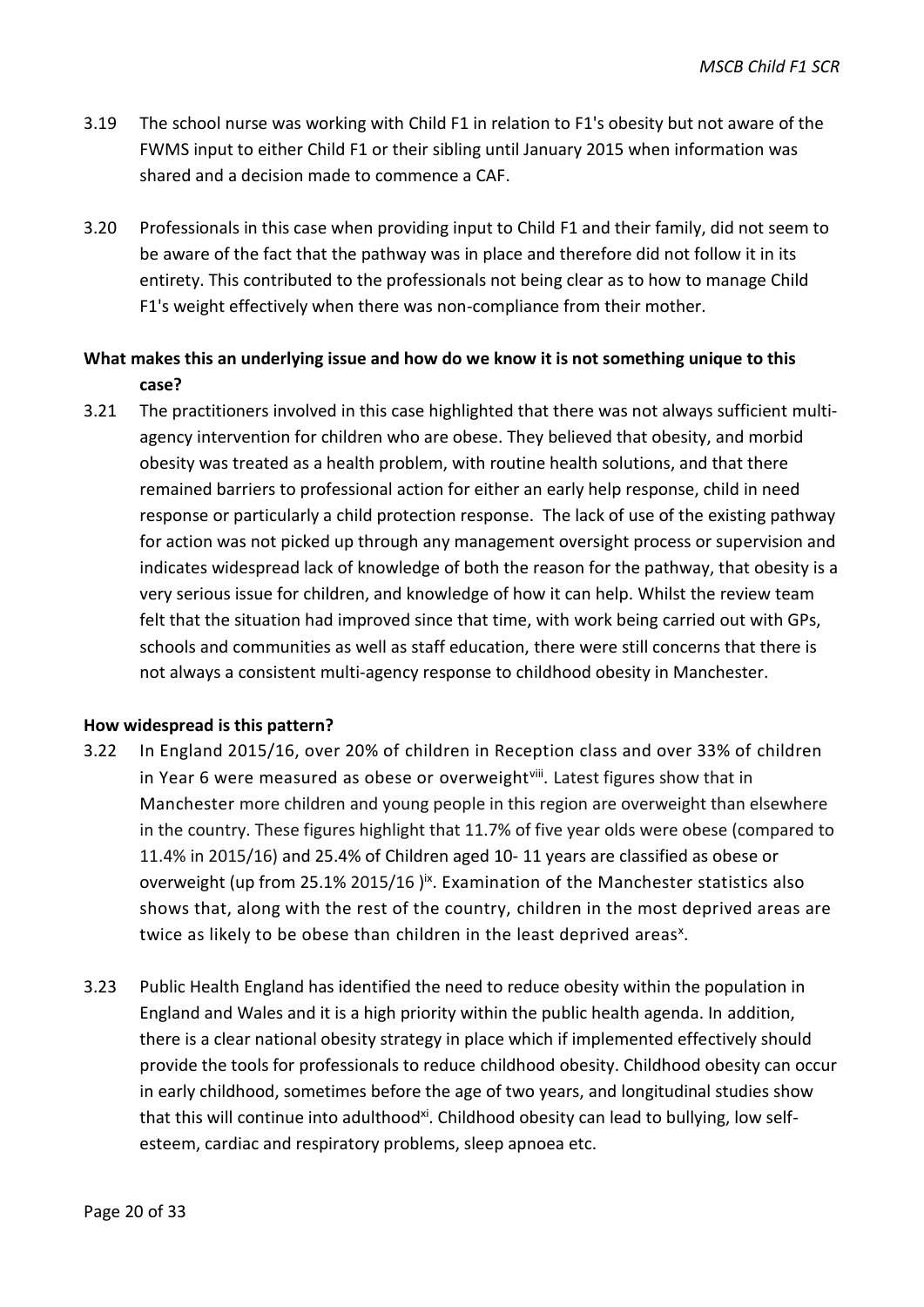## **Why does it matter? What are the implications for the reliability of the multi-agency child protection system?**

- 3.24 Research shows that the older a child is the more difficult it is to reduce and sustain any weight loss<sup>xii</sup>. This means that the earlier the problem is identified and a plan put in place the more likely changes will be made, and action taken of change does not occur. A clear pathway of action is essential which does not shy away from the fact that at times childhood obesity is a safeguarding concern. This remains something that professionals in Manchester seem uncertain about.
- 3.25 Without having a clear multi-agency understanding of the impact of obesity on a child's health and development, both physically and emotionally the implementation of any pathway however good is unlikely to be successful. The implementation of a pathway in the future will therefore need to take this into account. Having a process in place which both identifies how the obesity should be managed as well as the responsibilities of individual professionals in providing appropriate management, advice and support including effective escalation is vital in reducing the risks of obesity at the earliest possible time. Without this co-ordinated multi-agency working Manchester's obese children will not have their needs met appropriately and their outcomes in the short and long term will be impaired.

## **Finding 3: Professional sensitivities to "naming the problem" in relation to obesity is unduly driving practice. This will be compounded when a parent is seen as challenging.**

3.26 All professionals who come into contact with obese children can find raising concerns with a parent that their child is overweight or obese difficult and therefore obesity is not always raised as a problem until it is chronic and impacting on the child's health and development. This may not be until the child is a teenager and makes dealing with the weight loss harder for both the child and family to achieve**.** Obesity can be a very sensitive subject to raise with varying negative responses to the subject being well documented and not everyone sharing the view that it is harmful or can cause problems in later life.

#### **How did the issue feature in this case?**

3.27 Child F1 was seen by a number of professionals, and although the GP identified with Child F1's mother that F1 was overweight and referred F1 to the FWMS the level of obesity and the lateness of the referral were indicative of the difficulty health professionals have in discussing obesity and its implications with parents. The level of risk to Child F1's health was not fully explored by any of the health professionals involved (during the period of this review) until the hospital admission prior to F1's death. Child F1's mother was reported to be challenging towards professionals and had been deregistered by the GP because of her forceful behaviour, disagreeing with medical advice and insisting on specific treatments in relation to her children. This meant that the professionals working with the family skirted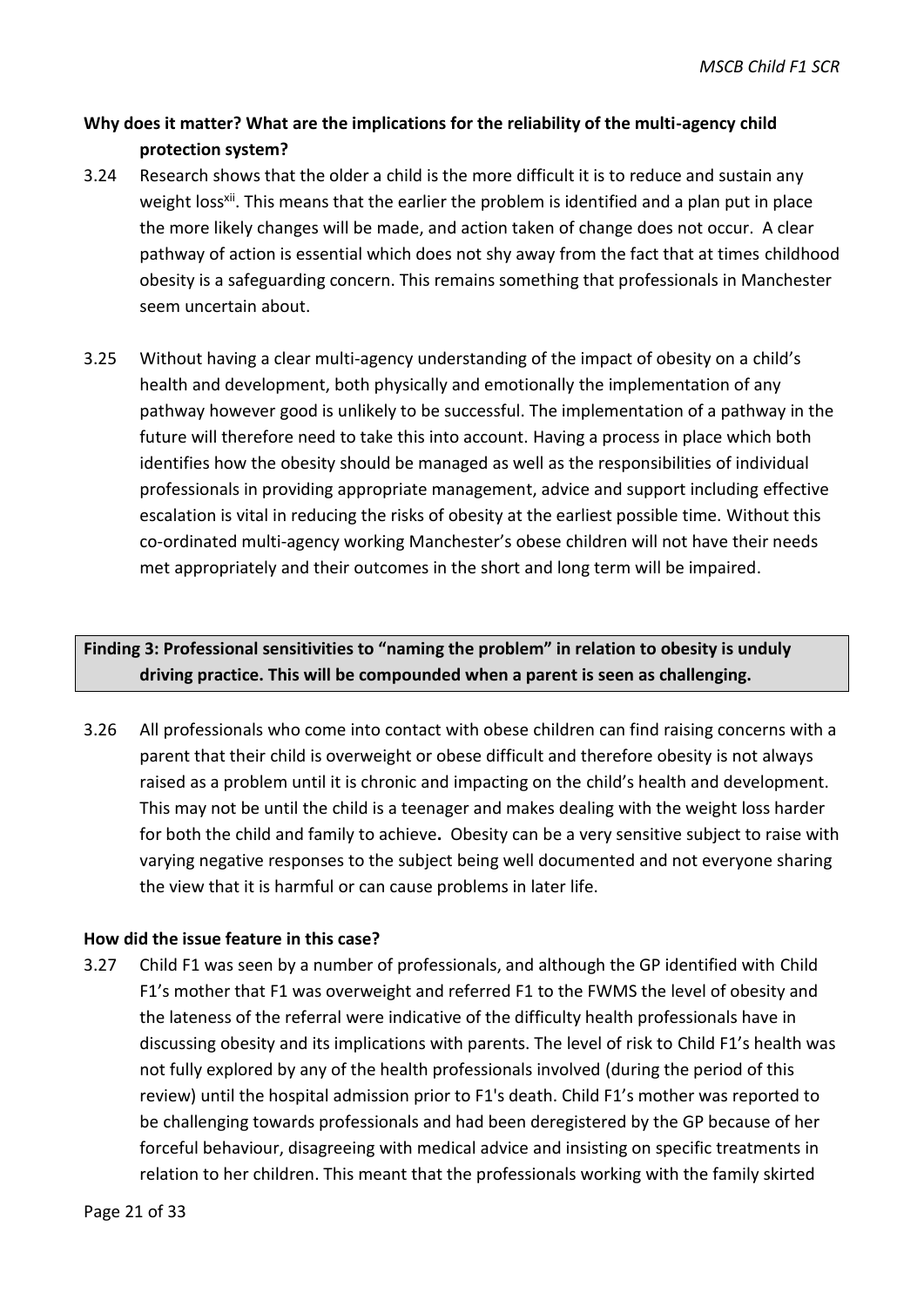around difficult discussions with Child F1's mother, trying to get her to work with them and not disengaging further from services.

## **What makes this an underlying issue and how do we know it is not something unique to this case?**

3.28 A number of professionals spoken to as part of this review identified talking to parents about their child's obesity was one of the major causes of complaint by patients/service users. This resulted in them being anxious about raising the issue of obesity and risking them not being able to engage with the families concerned. Where the families were known to be challenging they were even less likely to raise the issue for fear of the family disengaging totally.

#### **How widespread and prevalent is this pattern?**

- 3.29 Childhood obesity in Manchester is higher than national and north-west averages and the percentage of obese children is increasing year on year. Finding it difficult to discuss perceived sensitive issues relating to obesity has been identified as an issue in research carried out by Edmunds et al 2007<sup>xiii</sup>. Even when health professionals did discuss obesity they did not consider that discussion to be effective<sup>xiv</sup>. The impact of the difficulty identified by this research<sup>xv</sup> and reflected by the professionals involved in this case will clearly be significant when considering how to reduce childhood obesity in Manchester particularly when the research also identifies that when professionals were themselves having difficulty with weight management they were less likely to raise the subject with their patients/clients making the situation even more complex.
- 3.30 This was not felt by the practitioners or the review team to be an isolated case, and is a finding reflected national research into obesity<sup>xvi</sup>. It is therefore important that whatever training and intervention is provided in relation to obesity the management of those "challenging behaviours" is incorporated to ensure that the focus remains on the child. In this instance an overweight or obese child.

## **Why does it matter? What are the implications for the reliability of the multi-agency child protection system?**

3.31 Research<sup>xvii</sup> into obesity and its long-term effects is well known, as is the fact that the older a child is the harder it becomes for them to lose weight. It is therefore really important for professionals working with a family to raise their concerns about an overweight child with the family as soon as they identify it as a problem; and to explore with them what the issues may be that have led to the child gaining weight. To do this effectively, as discussed above, they need to feel confident in raising their concern, as well as being knowledgeable and confident in exploring the multi-faceted issues that can contribute to a child becoming overweight. Some parents will find it difficult to accept initially that their child is overweight, particularly when the child is young, there being the false assumption that the child will lose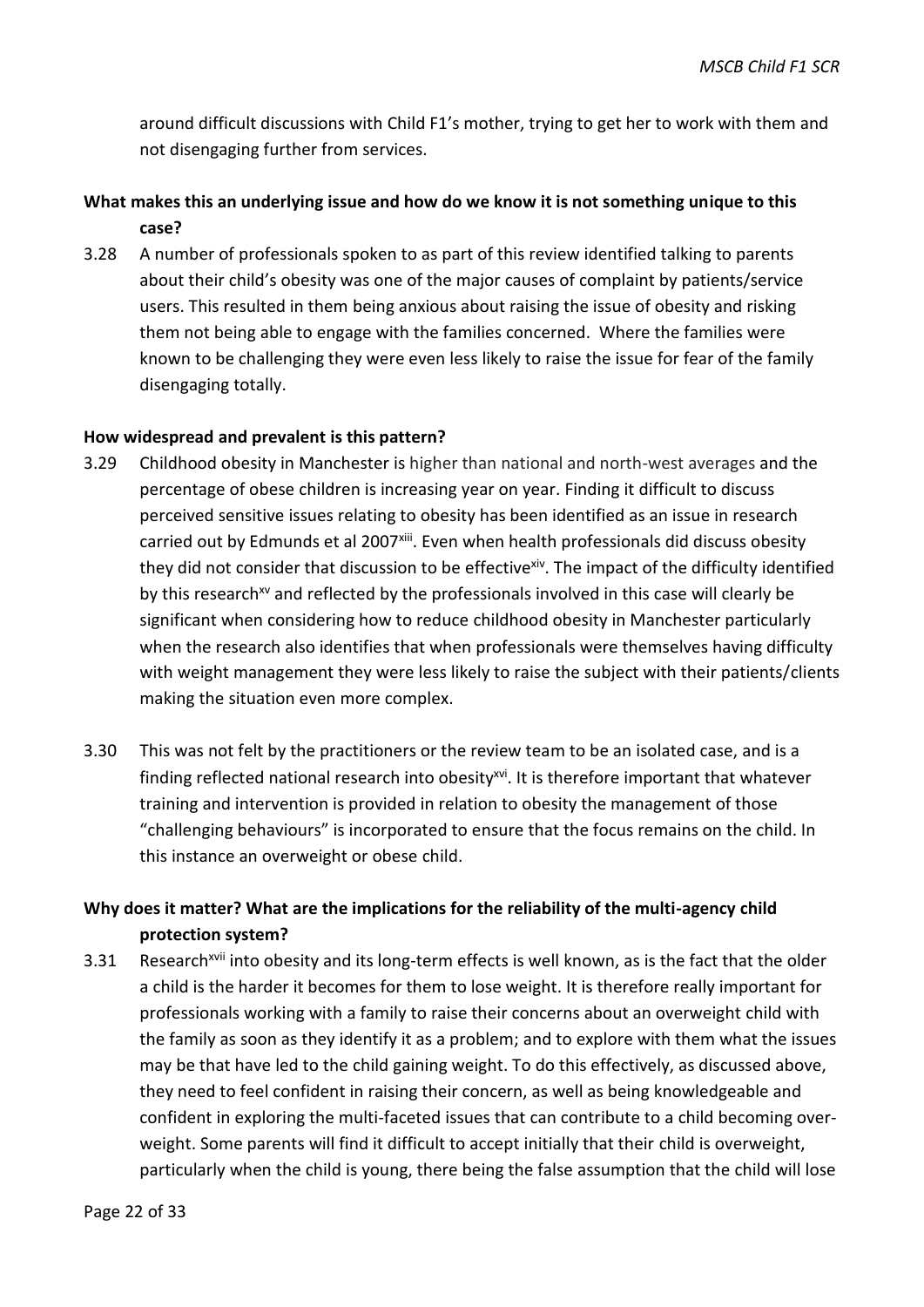the weight once they start running around<sup>xviii</sup>. This needs careful management to engage rather than disengage the family. Where parents are already known to be challenging the introduction of obesity is likely to be even more problematic, likely to cause complaint and can lead to refusal of services. Failure then to consider their non-compliance should be assessed as a potential safeguarding concern.

3.32 Early intervention is imperative in empowering parents to make changes to their and their child's lifestyle and whether they are challenging or not the obesity has to be named as part of any intervention offered and training and supervision put in place to ensure they are fully equipped to undertake that discussion in a way that will engage the parents, and when they are aggrieved that the professional is supported in ensuring that this does not impact on the child's needs being met. This early assessment and intervention will also enable the professionals working with the family to assess, in cases where weight loss is not achieved whether there is any evidence of neglect (are other areas of the child's health and development being appropriately provided for) and/or is additional support required to support the family (e.g. housing, mental health, disability, domestic violence). Where a family fails to engage either actively or passively further multi-agency assessment is required to identify whether the child's health is being affected and whether the child/ren meet the criteria for a child protection referral for neglect.

## **Finding 4: Professionals are not supported to take a psychosocial approach to obesity, whereby the wellbeing of children and their parents are linked and worked with as such.**

- 3.33 Traditionally the management of obesity has focused on dietary advice and exercise. There is growing evidence that failure to address obesity can be because of other issues in the individual or family's life and that these need to be addressed before effective weight loss can be achieved. More recent research suggests that social deprivation and disadvantage along with other psychosocial factors will have an impact on a parent's ability to change behaviour. They include such factors as low self –esteem, domestic abuse, depression and anxiety and lack of family or community supportxix.
- 3.34 There is also evidence that family relationships, attitude to parenting and parenting style play a part in this complex issue<sup>xx</sup>. Part of this will be an understanding of the cultural or ethnic identity of the family. This will enable a discussion of health beliefs, attitudes to professionals and attitude to family relationships. Alongside this it is important to explore a family's experience of racism and discrimination and consider its impact on family life, access to services and opportunities, alongside further exploration of the role of professionals. The culturagram tool<sup>xxi</sup> can be a helpful too in exploring these issues.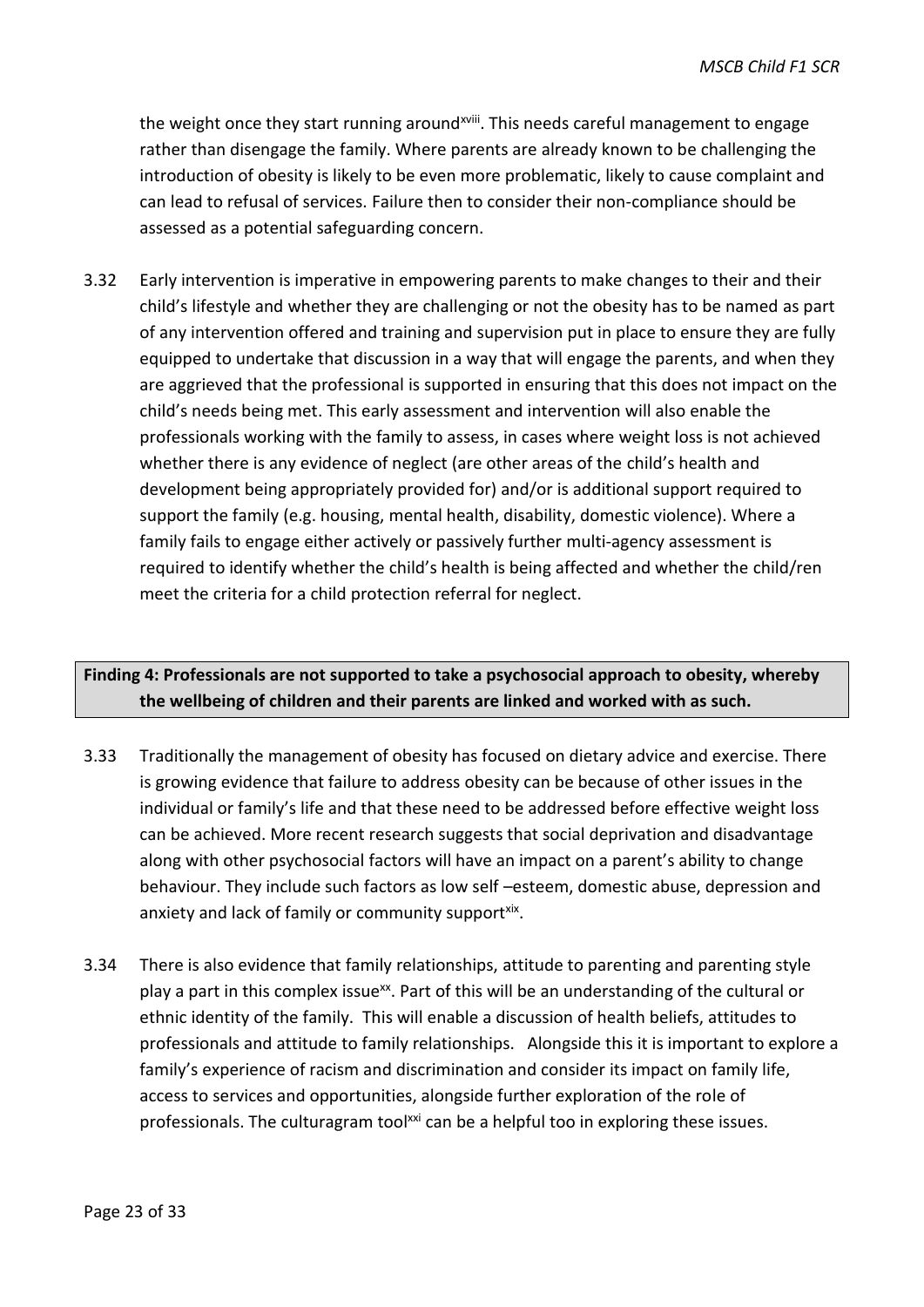3.35 As with all issues effecting the well-being of children, obesity needs to be understood as a complex interplay of psychosocial factors which are likely to interact negatively and therefore a comprehensive psychosocial or holistic assessment is needed to have any chance of effectively managing obesity.

#### **How did the issue feature in this case?**

- 3.36 As part of the assessment relating to the management of Child F1's obesity there was no recorded evidence to show that a psychosocial assessment was carried out in relation to family functioning during the period under review. This meant that professionals did not know what psychosocial factors were impacting on attempts to address Child F1's morbid obesity and were therefore unable to provide an effective plan to meet Child F1's needs.
- 3.37 Child F1's mother was a refugee from Eastern Europe, and had moved several times since coming to the UK. She had little contact with the two older children's father after 2010, and had experienced domestic abuse at the hands of both him and her current partner. There was no assessment on the impact any of this had on her, either as an individual or as a parent; nor was there any discussion as to her support networks or family beliefs. Whilst Child F1's mother appeared to be financially solvent, her financial situation was not explored either in relation to her outgoings or in relation to her views on what constituted a healthy diet and how she could provide it. Nor was her attitude towards exercise explored, or the contradictions between what she said and her actions around exercise relating to Child F1.
- 3.38 Child F1's mother's attitude to Child F1's obesity was known and there were some hypothesises that these were related to her own cultural norms, but these were never explored and remained as potential cultural stereotypes. These notions needed to be explored as part of the complex interplay of factors that might be maintaining the obesity. There was also no evidence that mother or Child F1 were asked about their experience of racism and discrimination. Given their BME status this was an important issue about which nothing was known.
- 3.39 The connection between parenting, feelings towards children, expressions of love and attachment were also not explored. Although research regarding the cause of children's obesity is limited, as with the management of other childhood illnesses, there is a connection between management and parenting style which should have formed part of a holistic, family focussed assessment.

## **What makes this an underlying issue and how do we know it is not something unique to this case?**

3.40 Both the practitioner and review team reported that whilst there was an awareness of the impact of low self-esteem, depression and anxiety as well as the impact of social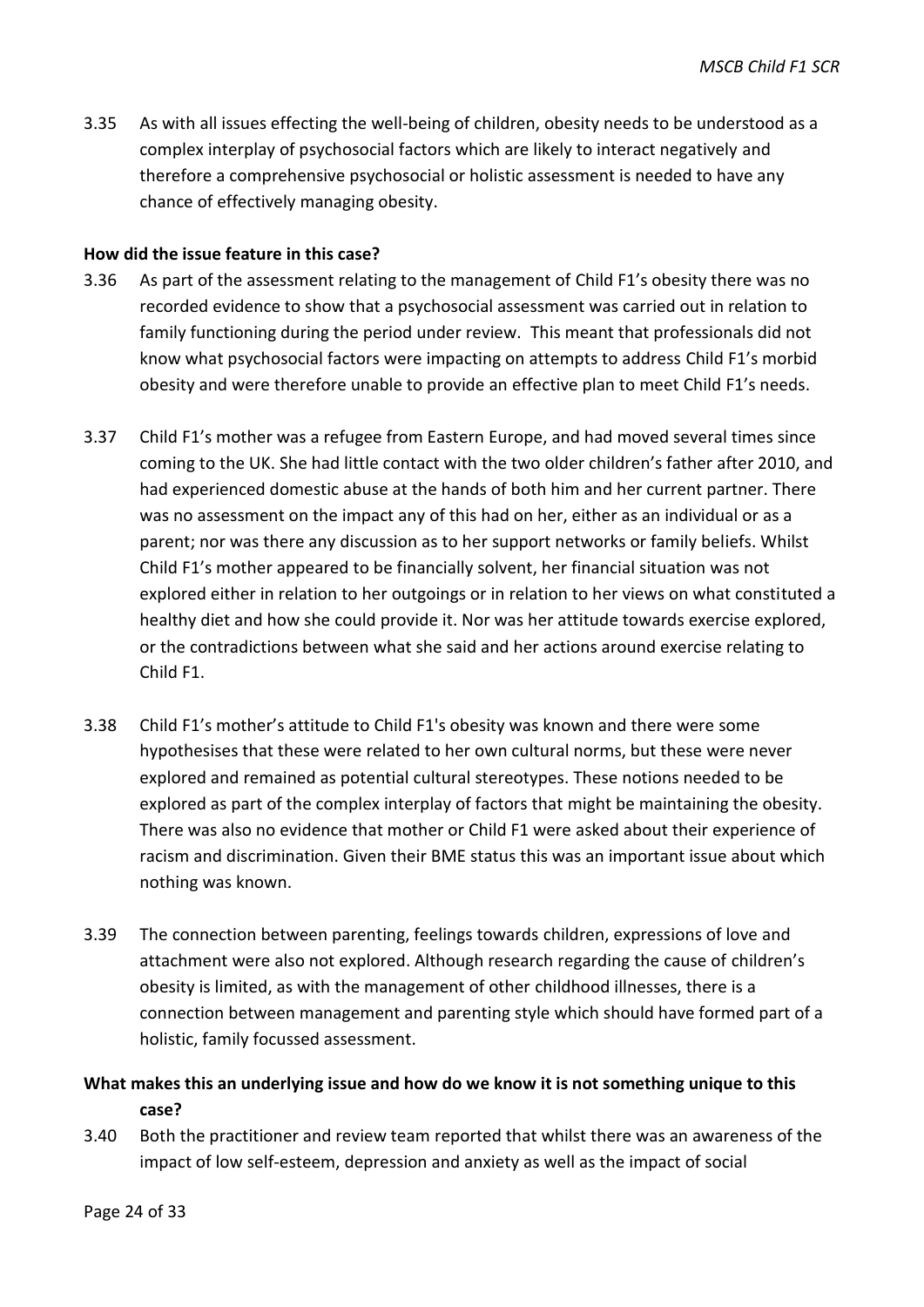deprivation, poor housing and inadequate income on obesity, this was not formally assessed and few (health visitors and school nurses) used any formal assessment tool. Practitioners also reported that they did not have access to support services such as CBT and psychology which they felt would have affected the outcome when working with some of the families as they did not meet the threshold for referral. Practitioners also highlighted that in depth knowledge of a family's cultural context, including issues of racism was not currently routine practice. Work with families therefore concentrated on diet, behaviour change and exercise.

#### **How widespread is this pattern?**

- 3.41 Until recently this would have appeared to be accepted practice, with weight management services providing one to one support either in clinic or home–based for "hard to reach families". Referral to the service was often when a child was already extremely overweight or obese and therefore more intransigent<sup>xxii</sup>. The need therefore to properly understand the underlying cause of the obesity through a psychosocial assessment was even more necessary.
- 3.42 Since Child F1's death Manchester City Council have re-commissioned their Tier Two Weight Management Service<sup>xxiii</sup>. This includes providing a psychosocial assessment and services to refer to; however those families who have the most complex needs such as Child F1 are unable to access a tier three service<sup> $xiv$ </sup> (with access to psychology services). They will receive 1-1 support but cannot be provided with psychological therapy which often leads to them not losing weight or dropping out of provision as in this case. This is a gap not just across Greater Manchester but nationally. Additionally, Health Education England have funded a programme in Manchester to reduce childhood obesity. This has included data collection, testing interventions to identify which are effective, research in partnership with the University of Manchester, staff education and work with GPs, schools and communities. This work will inform future commissioning in relation to weight management.

## **Why does it matter? What are the implications for the reliability of the multi-agency child protection system?**

3.43 Working Together 2015<sup>xxv</sup> identifies the need for comprehensive assessments to enable appropriate services to be provided for the child and family *"High quality assessments: are child centred… rooted in child development and informed by evidence"*.

It identifies the need to assess all aspects of a family and each child individually. Research has shown that a good assessment is one which investigates the following three domains:

- o *the child's developmental needs, including whether they are suffering, or likely to suffer, significant harm;*
- o *parents' or carers' capacity to respond to those needs*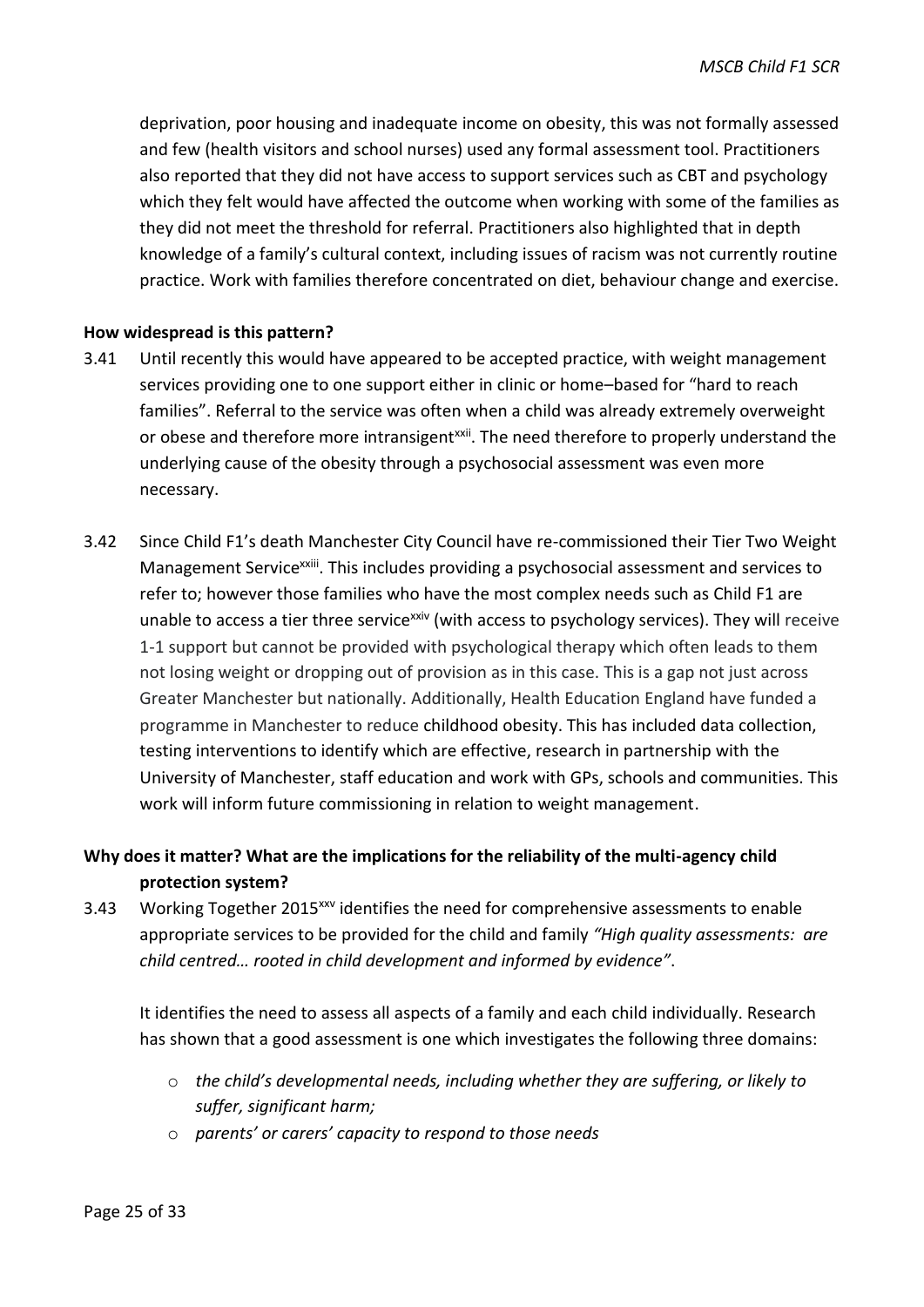o *the impact and influence of wider family, community and environmental circumstances.* 

Working Together identifies the aim of any assessment being to analyse the information provided and come to a judgement about the nature and level of needs and/or risks that the child may be facing within their family.

3.44 If consideration is not given to all the aspects of the assessment process then the psychosocial aspects of managing obesity will not be identified and an effective outcome less likely. This would appear to be supported by the anecdotal evidence from the practitioner group who reported that any weight loss that occurred as a result of safeguarding intervention was not sustained following the child returning to universal services. Until there is a clear understanding of the need for full psychosocial assessment to be undertaken and the length of time it takes to change behaviour and provide long-term support then the number of children at risk of obesity is likely to remain the same or increase.

**Finding 5: Children's help-seeking behaviour is insufficiently recognised and responded to by professionals, leaving them unsupported in the short term and potentially less likely to ask for help in the future.**

The Child is a person not an object of concern. Baroness Butler-Schloss 1987<sup>xxvi</sup>

- 3.45 This Finding explores the importance of professionals recognising, responding to and validating the help seeking behaviour of children and young people. Public inquiries<sup>xxvii</sup>, research<sup>xxviii</sup>, inspections and SCRs have highlighted the way in which children can become invisible to professionals in their work across the safeguarding continuum. This is despite a legislative framework which make it clear that children should be fully involved in decisions about their lives and that their views should routinely be sought regarding their own understanding of their circumstances (Children Act 1989<sup>xxix</sup> and the United Nations Convention on the Rights of the Child (UNCRC<sup>xxx</sup>)).
- 3.46 This is not just about best practice. The way that professionals engage with children and young people is important; it can help promote self-esteem, resilience and coping skills. Developing resilience enables children and young people to cope with adversity and therefore improve their outcomes. Of particular importance within this is the development of help seeking behaviour. This is something children and young people learn through their early attachment relationships and through their contact with adults over time. It is a developmental skill that needs support to develop and early experience of adversity, abuse and can have a negative effect. Research highlights that there are many barriers for children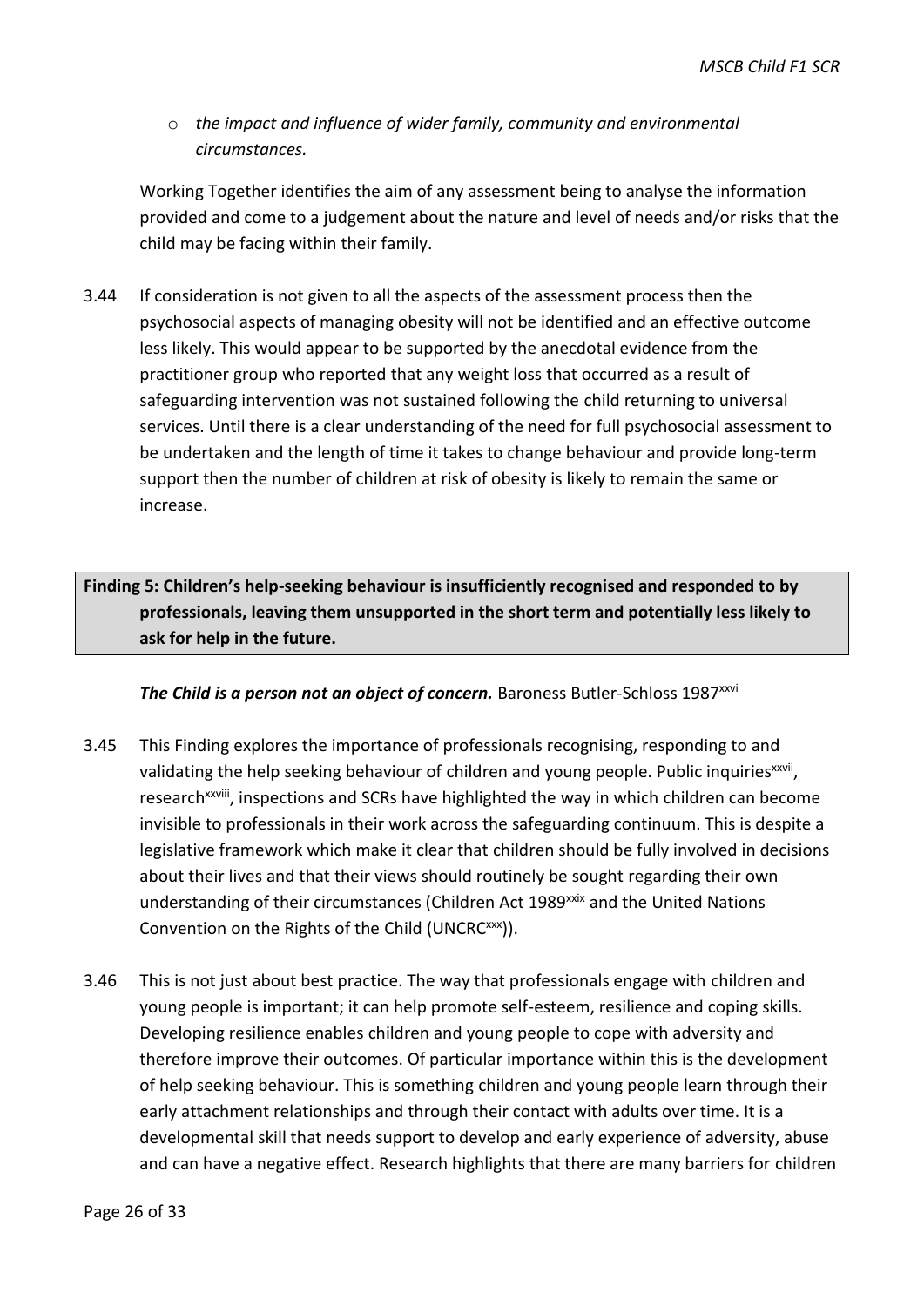and young people in asking professionals for help and to talking about their worries and concerns so they can be addressed. Children and young people also report that when they do ask for help they are often not heard or their worries not acted upon<sup>xxxi</sup>. The consequence of this is that a recent report by the Children's Commissioner has found that only 1 in 8 victims of abuse<sup>xxxii</sup>felt able to ask for help.

3.47 Research<sup>xxxiii</sup> suggests that children and young people test out what kind of professional response they will get by seeking help with small concerns. It is how these small concerns are responded to that will encourage them to ask for help or talk about serious concerns in the future. This in turn also promotes help seeking behaviour.

#### **How did the issue feature in this case?**

- 3.48 Child F1 was morbidly obese for much of their childhood, and there was significant evidence that this was impacting on their health and well-being. There is little information available about what F1 thought about their life and their circumstances. F1's mother did not enable F1 to attend important health appointments, or engage with the FWMS to address their obesity. It is recorded that mother talked negatively about F1, calling them "donut" and suggesting that despite her provision of healthy food, it was F1's fault that they were overweight because they chose to overeat. The evidence was contrary to this, but mother was not challenged about not facilitating appointments nor for blaming Child F1. This must have been difficult for F1 and would certainly not have helped F1 develop appropriate selfesteem or self-efficacy.
- 3.49 F1 was given time to talk about their worries by the school nurse and on occasion by the GP. This was important, but there was little action to support what was essentially F1's help seeking behaviour. For example, F1 visited the GP to discuss their worries about various health issues and the link to their morbid obesity. This must have been difficult for a child of 12 to do. It suggests that F1 was worried and wanted help. Appropriately a further appointment was offered, but F1 was not brought to it by F1's mother. This was not followed up and F1 did not speak about their worries with the GP again. When F1 was in hospital, and the ward staff were planning F1's care, and eventually their end of life care, F1 was engaged, thoughtful and aware of their own needs. This demonstrated that F1 had the capacity to make use of professional help.

## **What makes this an underlying issue and how do we know it is not something unique to this case?**

3.50 There have been a number of local SCRs which have highlighted that there is a tendency for children to become invisible in professional practice across the safeguarding continuum, particularly where the needs of a parent dominate. The Review Team for this SCR noted that from their experience of the management of cases, supervision and audit that more work is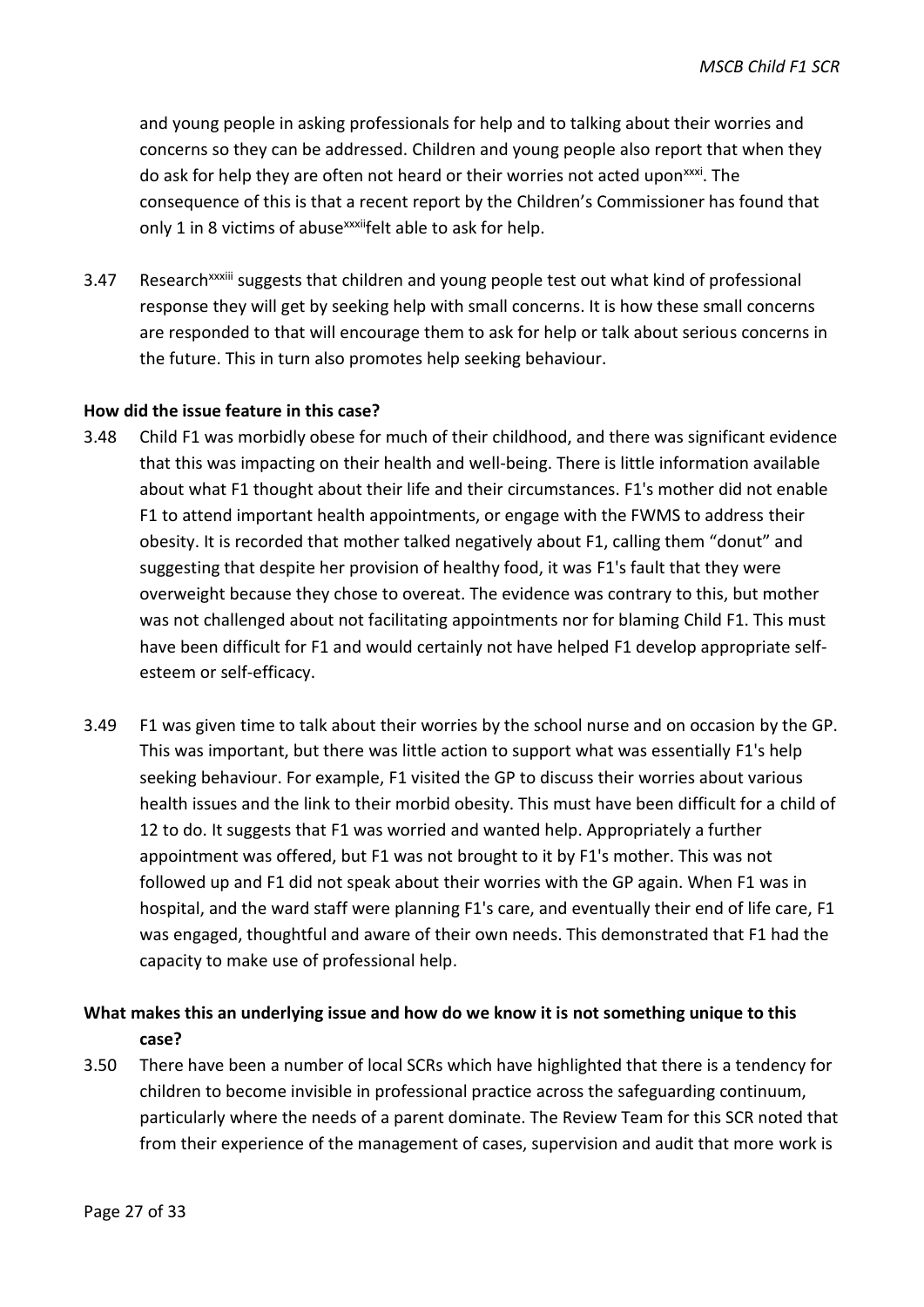needed to ensure that children and young people's help seeking behaviour is recognised and acknowledged.

#### **How widespread is this pattern?**

3.51 There is significant evidence nationally from SCRs, inspections and research that children are not always fully engaged with by professionals and that their needs can be masked by those of the adults around them. There is less information which focusses explicitly on children's help seeking behaviour and the needs to validate it and promote it to improve children's ability to talk about worries and disclose harm.

## **Why does it matter? What are the implications for the reliability of the multi-agency child protection system?**

3.52 Help seeking behaviour is a fundamental skill for all children, but particularly those who experience adversity, abuse and neglect. If children are not responded to appropriately by professionals, their concerns not listened to or addressed, this is likely to impact on their self-esteem and resilience and therefore their short and long term developmental outcomes. The fundamental reason for the safeguarding system is to keep children safe, prevent harm and abuse and promote children's wellbeing into their future. If children do not feel confident that their concerns and disclosures will be appropriately heard and responded to they will not be effectively safeguarded.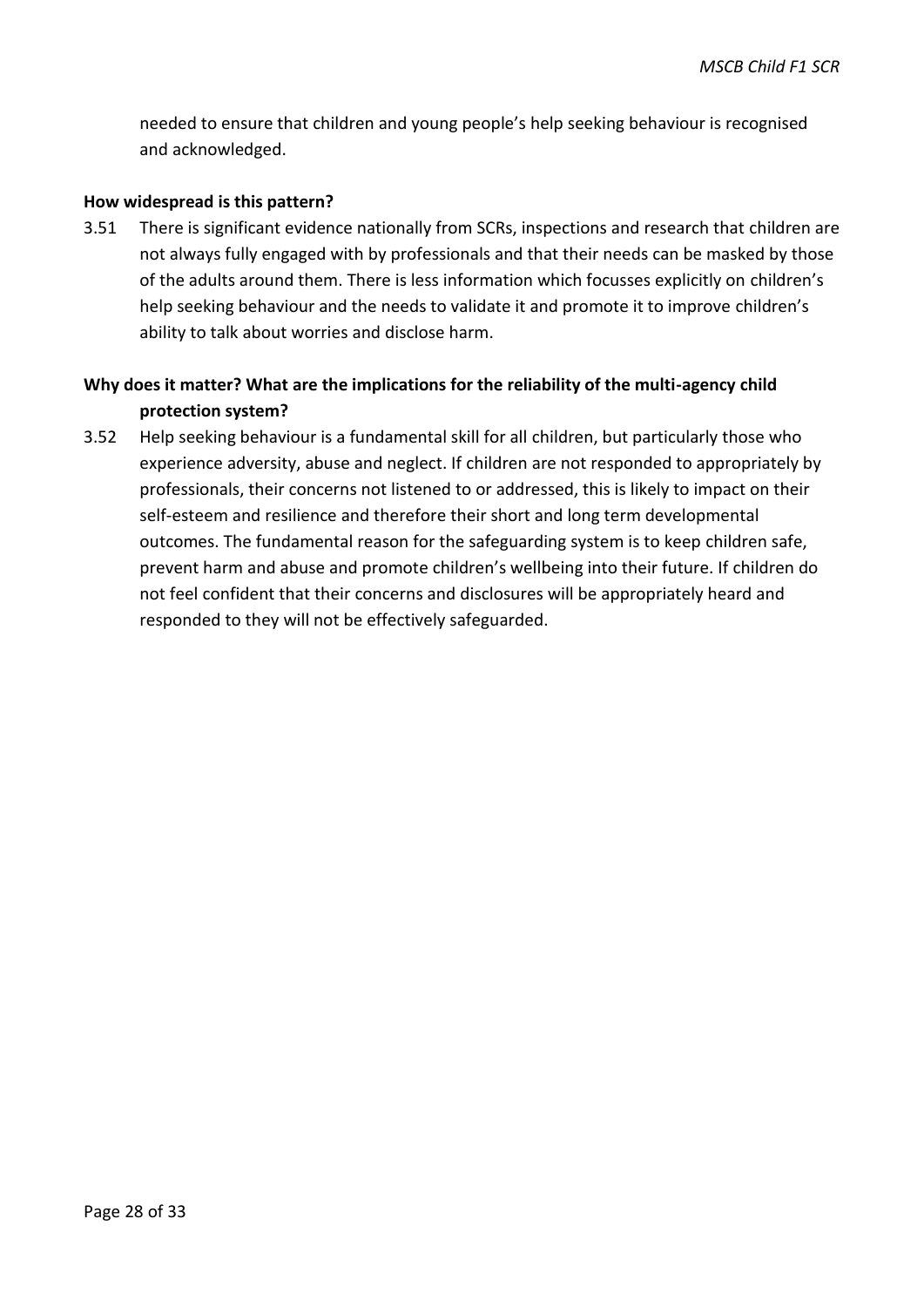<span id="page-32-0"></span>

|    | 4. Recommendations for MSCB to consider                                                                                                                                                                                           |  |  |
|----|-----------------------------------------------------------------------------------------------------------------------------------------------------------------------------------------------------------------------------------|--|--|
| 1. | This review highlights the need for the development of a strength-based psychosocial<br>approach to the identification and management of childhood obesity. The MSCB may wish to<br>do this within its multi-agency programme by: |  |  |
|    | Ensuring Manchester's Obesity Strategy is updated to take account of current research<br>the need for psycho-social assessments and a multi-agency approach to tackle the<br>problem.                                             |  |  |
|    | Exploring the best approach to implementing the strategy.                                                                                                                                                                         |  |  |
|    | Including in Manchester's Neglect Strategy and its associated tools a specific focus on<br>$\bullet$<br>obesity as either a cause or symptom of neglect.                                                                          |  |  |
|    | Providing specific guidance to enable all professionals to be able to evaluate when<br>obesity should be considered a safeguarding concern.                                                                                       |  |  |
|    | Updating the current obesity protocol to ensure it includes the multi-agency<br>$\bullet$                                                                                                                                         |  |  |
|    | management of obesity, use of a lead professional, the cultural and psychosocial aspects<br>of obesity and the management of non-engagement with services.                                                                        |  |  |
|    | Providing research based training as part of the management of obesity to support staff<br>$\bullet$<br>in how to manage "difficult conversations".                                                                               |  |  |
|    | Considering how training might be most effectively targeted and evaluated in relation to<br>$\bullet$<br>short and longer-term learning.                                                                                          |  |  |
| 2. | The MSCB may wish to consider undertaking work around the effectiveness of the current                                                                                                                                            |  |  |
|    | approach taken by their partner agencies and staff in facilitating child focused practice,                                                                                                                                        |  |  |
|    | exploring known barriers and build on this work to support future child centred practice                                                                                                                                          |  |  |
|    | responses.                                                                                                                                                                                                                        |  |  |
|    |                                                                                                                                                                                                                                   |  |  |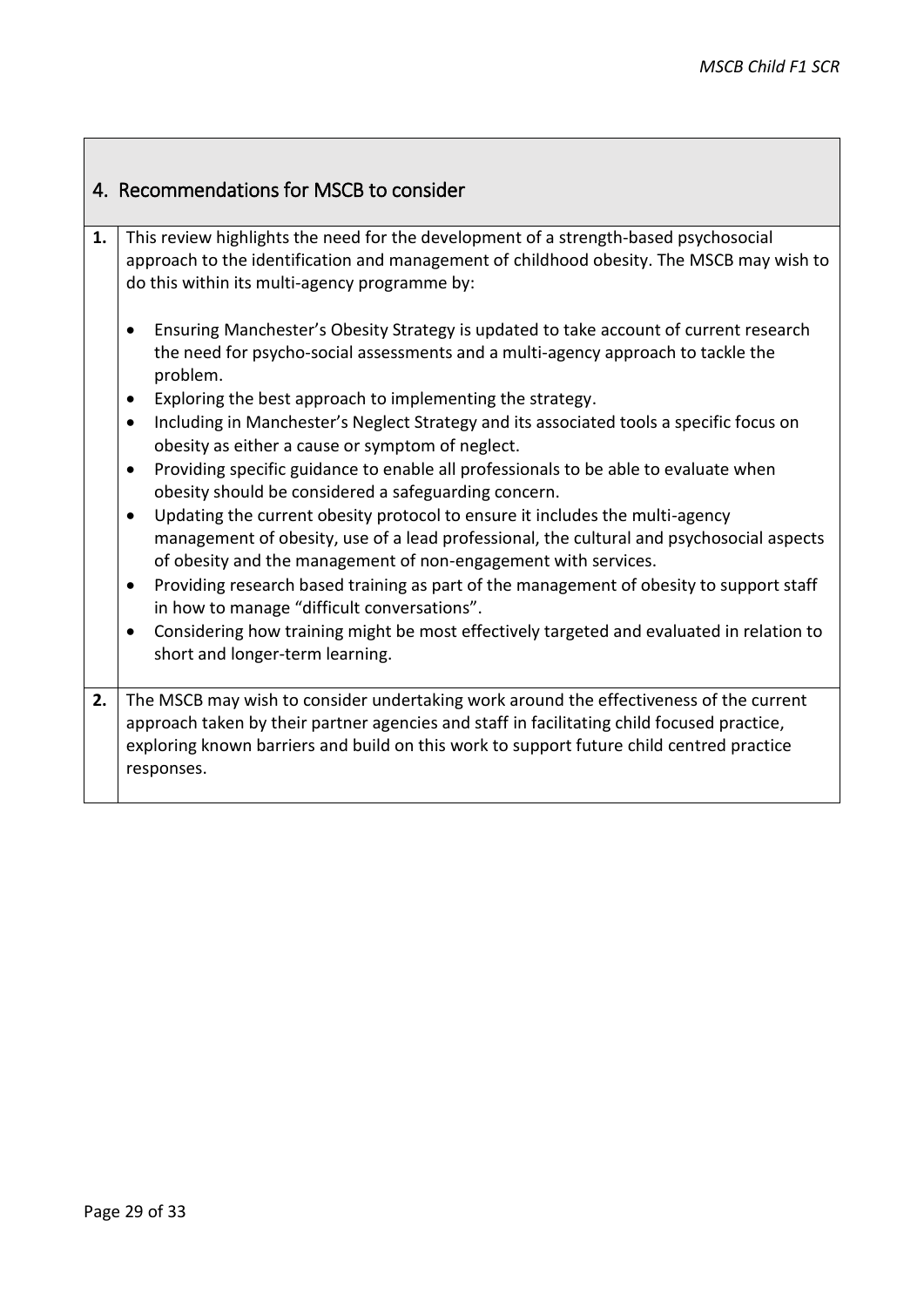## <span id="page-33-0"></span>Appendix 1: Methodology, Authors and Process

This review has used the SCIE Learning Together model – a 'systems' approach which provides a theory and method for understanding why good and poor practice occur, in order to identify effective support and solutions that go beyond a single case. Initially used as a method for conducting accident investigations in other high risk areas of work, such as aviation, it was taken up in health agencies, and from 2006 was developed for use in case reviews of multi-agency safeguarding and child protection work (Munro, 2005; Fish et al, 2009).

The model is distinctive in its approach to understanding professional practice in context; it does this by identifying the factors in the system that influence the nature and quality of work with families. Solutions then focus on redesigning the system to minimise adverse contributory factors, and to make it easier for professionals to practice safely and effectively.

Learning Together is a multi-agency model, which enables the safeguarding work of all agencies to be reviewed and analysed in a partnership context. Thus, many of the findings relate to multiagency working. However, some systems findings can and do emerge which relate to an individual agency. Where this is the case, the finding makes that explicit. The basic principles – the 'methodological heart' of the Learning Together model – are in line with the systems principles outlined in Working Together 2013:

- Avoid hindsight bias understand what it was like for workers and managers who were working with the family at the time (the 'view from the tunnel'). What was influencing and guiding their work?
- Provide adequate explanations appraise and explain decisions, action and inaction in professional handling of the case. See performance as the result of interactions between the context and what the individual brings to it.
- Move from individual instance to the general significance provide a 'window on the system' that illuminates what bolsters and what hinders the reliability of the multi-agency safeguarding system.
- Produce findings and questions for the Board to consider.
- Analytical rigour: use of qualitative research techniques to underpin rigour and reliability.

#### **Typology of underlying patterns**

To identify the findings, the Review Team has used the SCIE typology of underlying patterns of interaction in the way that local systems are functioning. They are presented in six broad categories of underlying issues:

- 1. Multi-agency working in response to incidents and crises
- 2. Multi-agency working in longer term work
- 3. Human reasoning: cognitive and emotional biases
- 4. Family Professional interaction
- 5. Tools
- 6. Management systems.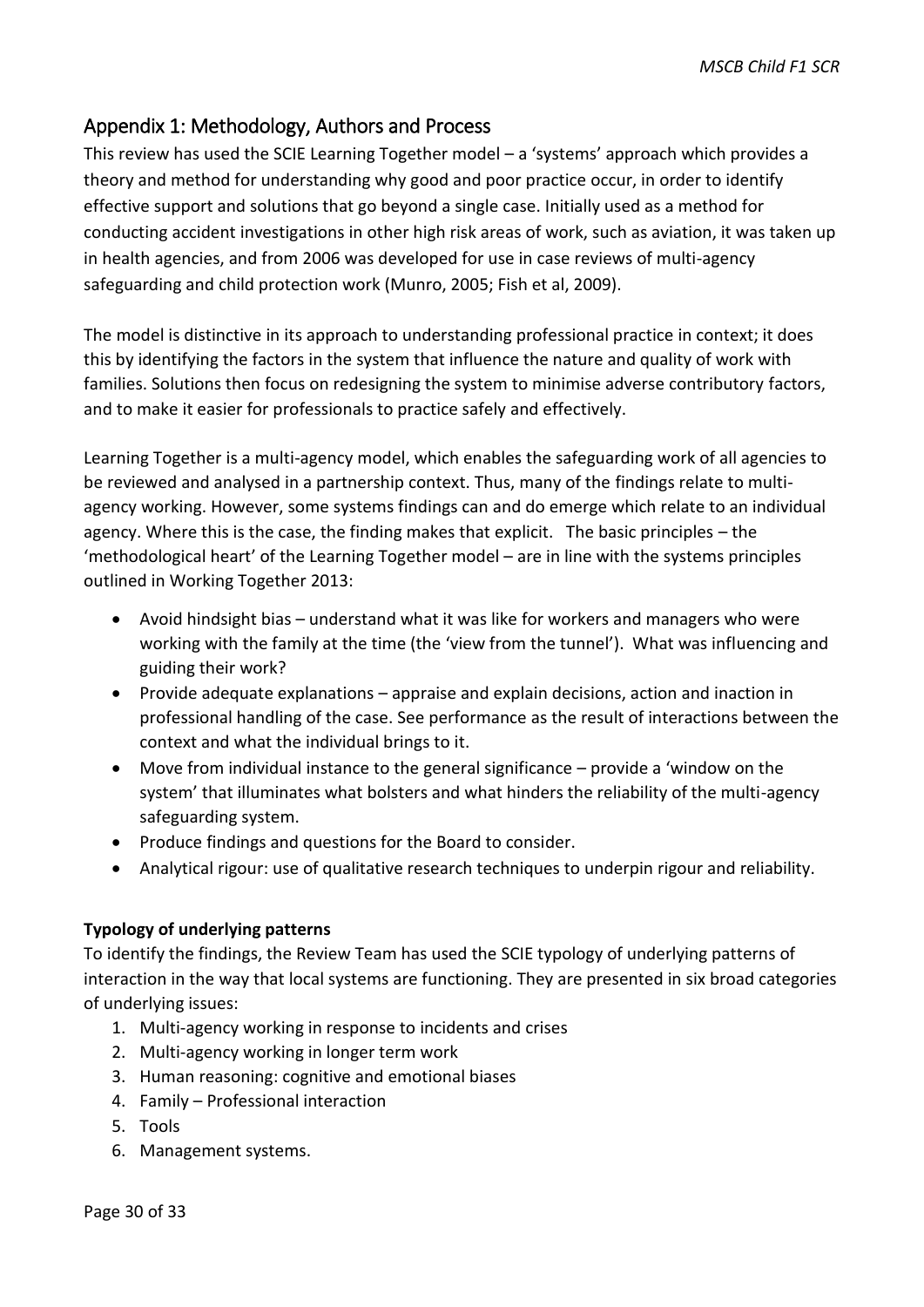Each finding is assigned its appropriate category, although some could potentially fit under more than one category.

#### **Anatomy of a finding**

For each finding, the report is structured to present a clear account of:

- How did the issue feature in the particular case?
- How do we know it is not peculiar to this case (not a quirk of the particular individuals involved this time and in the particular constellation of the case)?
- What information is there about how widespread a problem this is perceived to be locally, or data about its prevalence nationally?
- What are the implications for the reliability of the multi-agency local safeguarding children board?

#### **The Reviewers/ Authors**

Anne Morgan is an Independent Safeguarding Children Consultant with a background in health and is a SCIE accredited Reviewer. She has many years' experience of working in safeguarding and has authored a number of reviews to date. She is independent from all the agencies involved in this review.

Jane Wiffin is a qualified social worker and a SCIE accredited Reviewer. She has extensive experience of working in safeguarding and is an experienced Serious Case Review Author and Chair, having written over 65 reviews for publication. She is independent from all the agencies involved in this review.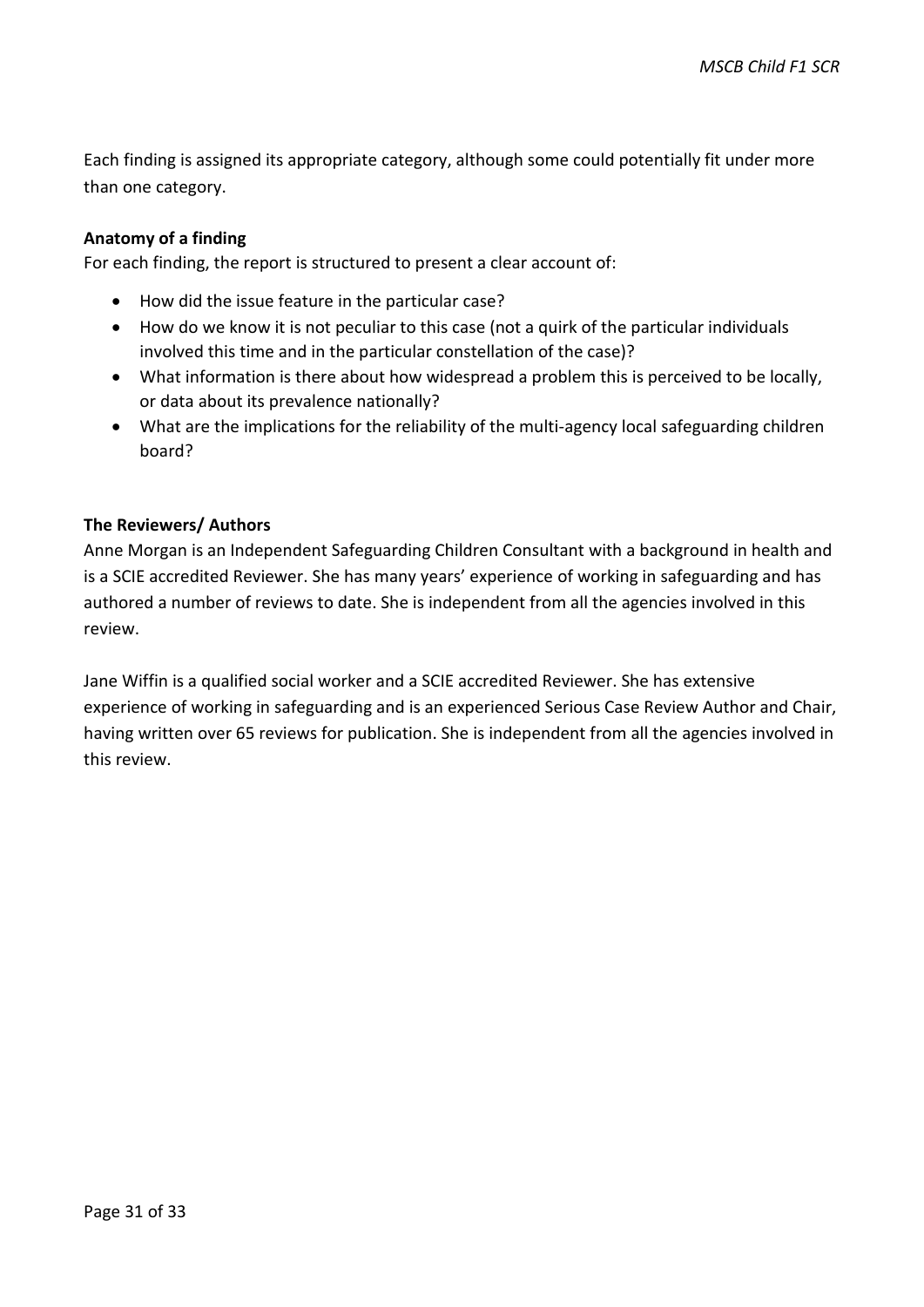## <span id="page-35-0"></span>References

-

- i Department for Education (2015) Working Together to Safeguard Children; Stationery Office
- ii <https://www.youtube.com/watch?v=dAdNL6d4lpk>
- iii NICE (2013) [Weight management: lifestyle services for overweight or obese Children and young](https://www.nice.org.uk/guidance/ph47)
- [people](https://www.nice.org.uk/guidance/ph47) (PH47) Evidence-based recommendations on lifestyle weight management services for overweight or obese Children and young people aged under 18 Public health
- guideline Published October 2013
- iv Viner et al (2010) When does Child Obesity become a Child Protection Concern: 2010. UCL Institute of Child Health; London
- v Jones, R. (2016) The conundrum of neglect: Professional Social Work, April 2016, pp.22-23. British Association of Social Workers

vi [https://www.norfolklscb.org/about/policies-procedures/5-24-safeguarding-response-to-obesity](https://www.norfolklscb.org/about/policies-procedures/5-24-safeguarding-response-to-obesity-when-neglect-is-an-issue/)[when-neglect-is-an-issue/](https://www.norfolklscb.org/about/policies-procedures/5-24-safeguarding-response-to-obesity-when-neglect-is-an-issue/)

vii Viner et al (2010) When does Childhood obesity become a Child protection issue? BMJ;21 August 2010, VOLUME 341

viii Statistics on Obesity, Physical Activity and Diet-England, 2017 Published 30/03/2017 NHS Digital ix Data source: Public Health Outcomes Framework 2017

x MCC: Manchester JSNA 2016

xi Foresight (2007) Tackling Obesity Future Choices; Project Report 2nd Edition; Government Office for Science

xii Hemmington, E (2014) A new model of the role of psychological and emotional distress in promoting obesity: conceptual review with implications for treatment and prevention; Obesity Review 769-779

xiii Edmunds et al. (2007) How should we tackle obesity in the really young? Arch Dis Child cited in Growing up not out: The British Journal of Obesity Volume 1

xiv Redsell et al (2013) UK Health Visitor's role in identifying and intervening with infants at risk of developing obesity; Maternal and Child Health Nutrition 9 p396-408: cited in Growing up not out: The HENRY approach to preventing Childhood obesity Roberts K British Journal of Obesity Volume 1

xv Ibid

xvi Ibid

xvii Foresight (2007) Tackling Obesity Future Choices; Project Report 2nd Edition; Government Office for Science

xviii Brown R et al (2013) Preventing Child obesity: a long-term evaluation of the HENRY approach: Volume 86 Number 7 Community Practitioner CPHVA

xix Foresight (2007) Tackling Obesity Future Choices; Project Report 2nd Edition; Government Office for Science

xx Ibid

xxi <http://socialworkpodcast.blogspot.co.uk/2008/12/visual-assessment-tools-culturagram.html>